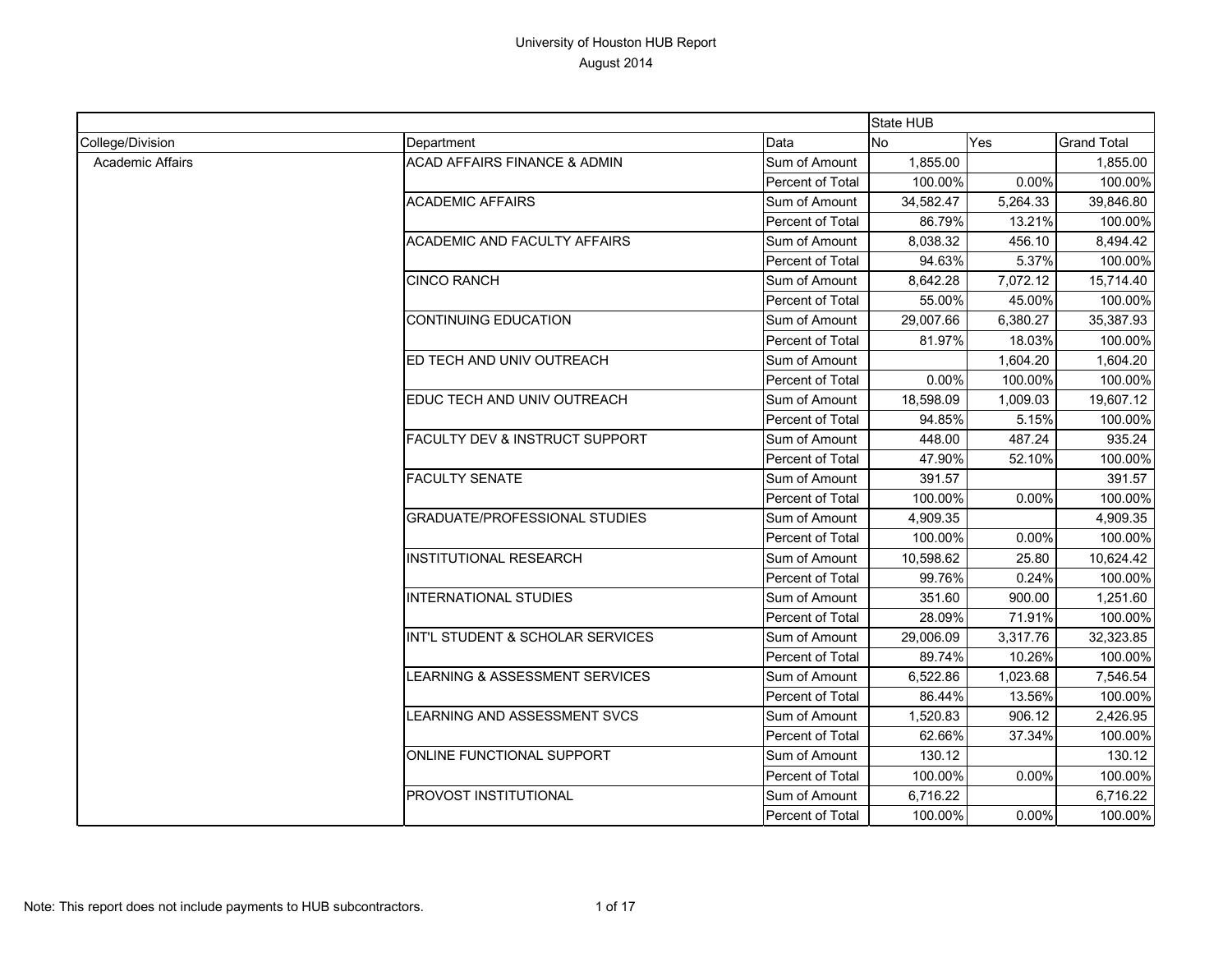|                                   |                                      |                  | State HUB  |            |                    |
|-----------------------------------|--------------------------------------|------------------|------------|------------|--------------------|
| College/Division                  | Department                           | Data             | No         | Yes        | <b>Grand Total</b> |
| Academic Affairs                  | <b>UH ENERGY</b>                     | Sum of Amount    | 6,811.60   |            | 6,811.60           |
|                                   |                                      | Percent of Total | 100.00%    | 0.00%      | 100.00%            |
|                                   | <b>UH HEALTH</b>                     | Sum of Amount    | 6,000.00   |            | 6,000.00           |
|                                   |                                      | Percent of Total | 100.00%    | 0.00%      | 100.00%            |
|                                   | UH OFF-CAMPUS SUPPORT                | Sum of Amount    | 23,924.84  | 504.67     | 24,429.51          |
|                                   |                                      | Percent of Total | 97.93%     | 2.07%      | 100.00%            |
|                                   | UH SUGAR LAND                        | Sum of Amount    | 35,293.92  | 23,093.92  | 58,387.84          |
|                                   |                                      | Percent of Total | 60.45%     | 39.55%     | 100.00%            |
|                                   | UNDERGRADUATE SCHOLARS               | Sum of Amount    | 1,523.49   | 71.80      | 1,595.29           |
|                                   |                                      | Percent of Total | 95.50%     | 4.50%      | 100.00%            |
|                                   | UNDERGRADUATE STUDIES                | Sum of Amount    | 103,724.79 | 335.02     | 104,059.81         |
|                                   |                                      | Percent of Total | 99.68%     | 0.32%      | 100.00%            |
|                                   | <b>WRITING CENTER</b>                | Sum of Amount    | 780.16     | 510.65     | 1,290.81           |
|                                   |                                      | Percent of Total | 60.44%     | 39.56%     | 100.00%            |
| Academic Affairs Sum of Amount    |                                      | 339,377.88       | 52,962.71  | 392,340.59 |                    |
| Academic Affairs Percent of Total |                                      |                  | 86.50%     | 13.50%     | 100.00%            |
| <b>Administration and Finance</b> | <b>ADMINISTRATION &amp; FINANCE</b>  | Sum of Amount    | 1,899.40   | 344.58     | 2,243.98           |
|                                   |                                      | Percent of Total | 84.64%     | 15.36%     | 100.00%            |
|                                   | <b>AUXILIARY SERVICES OPERATIONS</b> | Sum of Amount    | 4,290.21   |            | 4,290.21           |
|                                   |                                      | Percent of Total | 100.00%    | 0.00%      | 100.00%            |
|                                   | <b>BUDGET</b>                        | Sum of Amount    | 408.73     |            | 408.73             |
|                                   |                                      | Percent of Total | 100.00%    | 0.00%      | 100.00%            |
|                                   | <b>BUSINESS SERVICES</b>             | Sum of Amount    | 850.45     | 12,736.59  | 13,587.04          |
|                                   |                                      | Percent of Total | 6.26%      | 93.74%     | 100.00%            |
|                                   | <b>CENTRAL FACILITY SERVICES</b>     | Sum of Amount    | 3,151.80   | 70.94      | 3,222.74           |
|                                   |                                      | Percent of Total | 97.80%     | 2.20%      | 100.00%            |
|                                   | <b>EMERGENCY MANAGEMENT</b>          | Sum of Amount    | 13,249.65  | 249.65     | 13,499.30          |
|                                   |                                      | Percent of Total | 98.15%     | 1.85%      | 100.00%            |
|                                   | <b>ENTERPRISE SYSTEMS</b>            | Sum of Amount    | 826,179.65 | 222,616.98 | 1,048,796.63       |
|                                   |                                      | Percent of Total | 78.77%     | 21.23%     | 100.00%            |
|                                   | ENVIRONMENTAL HEALTH RISK MGMT       | Sum of Amount    | 16,018.04  | 152.63     | 16,170.67          |
|                                   |                                      | Percent of Total | 99.06%     | 0.94%      | 100.00%            |
|                                   | <b>FACILITIES MANAGEMENT</b>         | Sum of Amount    | 21,481.37  | 46,380.48  | 67,861.85          |
|                                   |                                      | Percent of Total | 31.65%     | 68.35%     | 100.00%            |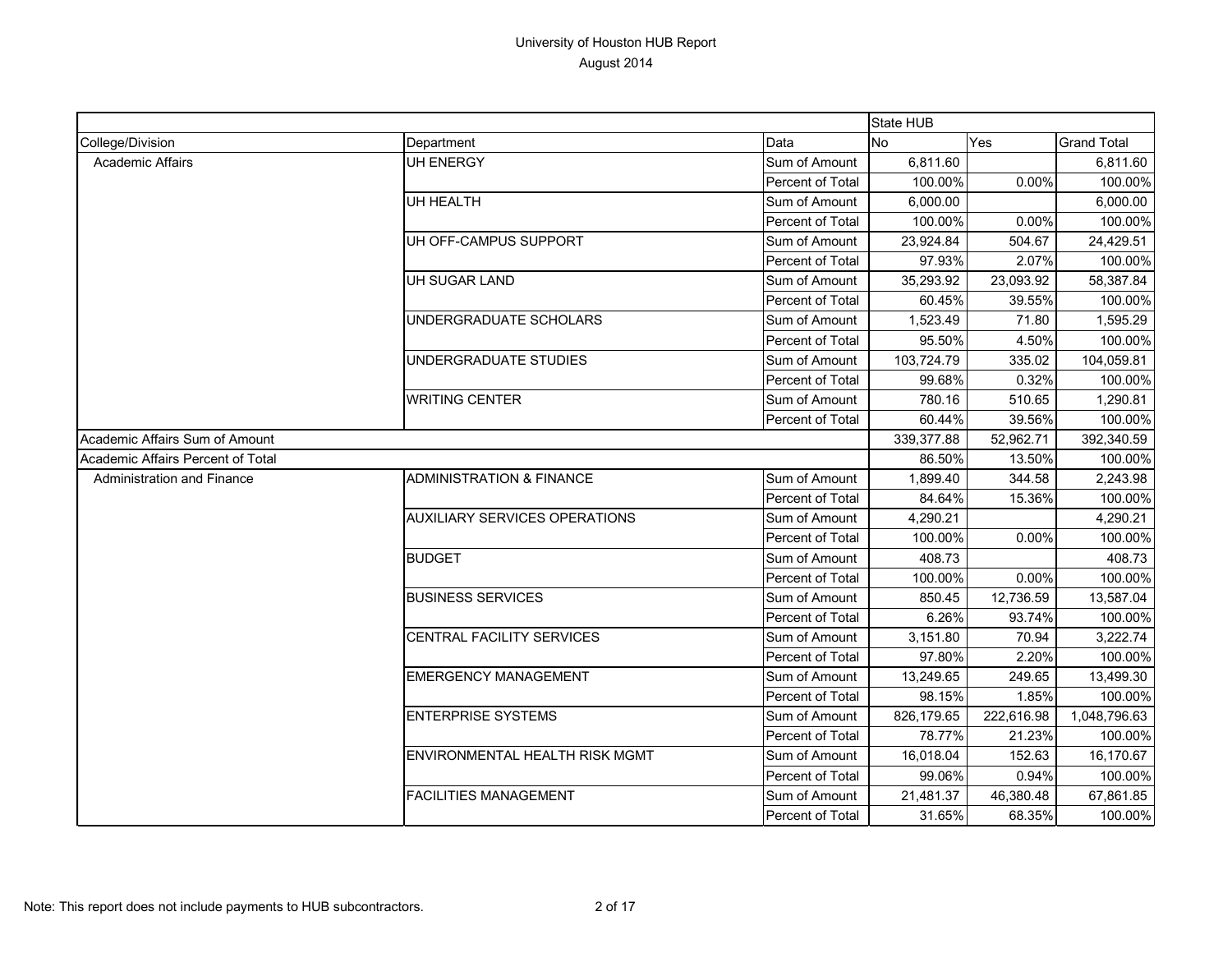|                            |                                               |                  | State HUB    |            |                    |
|----------------------------|-----------------------------------------------|------------------|--------------|------------|--------------------|
| College/Division           | Department                                    | Data             | No           | Yes        | <b>Grand Total</b> |
| Administration and Finance | <b>FACILITIES OPERATION &amp; MAINT</b>       | Sum of Amount    | 20,741.32    | 3,279.60   | 24,020.92          |
|                            |                                               | Percent of Total | 86.35%       | 13.65%     | 100.00%            |
|                            | <b>FACILITIES PLANNING &amp; CONSTRUCTION</b> | Sum of Amount    | 7,423,300.20 | 207,093.44 | 7,630,393.64       |
|                            |                                               | Percent of Total | 97.29%       | 2.71%      | 100.00%            |
|                            | FINANCE-A&F                                   | Sum of Amount    | 83,585.31    |            | 83,585.31          |
|                            |                                               | Percent of Total | 100.00%      | 0.00%      | 100.00%            |
|                            | <b>FINANCIAL REPORTING</b>                    | Sum of Amount    |              | 4,000.00   | 4,000.00           |
|                            |                                               | Percent of Total | 0.00%        | 100.00%    | 100.00%            |
|                            | HIGH PERFORMANCE COMPUTING & NETWORKS         | Sum of Amount    | 99,557.69    | 3,357.88   | 102,915.57         |
|                            |                                               | Percent of Total | 96.74%       | 3.26%      | 100.00%            |
|                            | <b>HUMAN RESOURCES</b>                        | Sum of Amount    | 13,265.61    | 67,151.72  | 80,417.33          |
|                            |                                               | Percent of Total | 16.50%       | 83.50%     | 100.00%            |
|                            | <b>INST - BUSINESS SERVICES</b>               | Sum of Amount    | 136,051.22   |            | 136,051.22         |
|                            |                                               | Percent of Total | 100.00%      | 0.00%      | 100.00%            |
|                            | <b>INST - FINANCIAL ACCOUNTING</b>            | Sum of Amount    | 1,606.18     | 339.90     | 1,946.08           |
|                            |                                               | Percent of Total | 82.53%       | 17.47%     | 100.00%            |
|                            | <b>KUHA RADIO</b>                             | Sum of Amount    | 5,171.41     | 1,102.38   | 6,273.79           |
|                            |                                               | Percent of Total | 82.43%       | 17.57%     | 100.00%            |
|                            | <b>KUHF RADIO</b>                             | Sum of Amount    | 35,058.23    | 11,075.65  | 46,133.88          |
|                            |                                               | Percent of Total | 75.99%       | 24.01%     | 100.00%            |
|                            | MINOR AND PLANNED PROJECTS                    | Sum of Amount    | 2,113,459.28 | 502,129.30 | 2,615,588.58       |
|                            |                                               | Percent of Total | 80.80%       | 19.20%     | 100.00%            |
|                            | NORTH ZONE CUSTODIAL                          | Sum of Amount    | 4,882.84     |            | 4,882.84           |
|                            |                                               | Percent of Total | 100.00%      | 0.00%      | 100.00%            |
|                            | ONE CARD PROGRAM                              | Sum of Amount    | 13,284.84    | 183.14     | 13,467.98          |
|                            |                                               | Percent of Total | 98.64%       | 1.36%      | 100.00%            |
|                            | PARKING & TRANSPORTATION OPERATIONS           | Sum of Amount    | 114,275.05   | 1,030.70   | 115,305.75         |
|                            |                                               | Percent of Total | 99.11%       | 0.89%      | 100.00%            |
|                            | PHY PLANT-AUTOMOTIVE                          | Sum of Amount    | 26,118.37    | 2,578.80   | 28,697.17          |
|                            |                                               | Percent of Total | 91.01%       | 8.99%      | 100.00%            |
|                            | PHY PLANT-GROUNDS MAINT                       | Sum of Amount    | 6,954.91     |            | 6,954.91           |
|                            |                                               | Percent of Total | 100.00%      | 0.00%      | 100.00%            |
|                            | PHYSICAL PLANT                                | Sum of Amount    | 239,224.58   | 88,247.23  | 327,471.81         |
|                            |                                               | Percent of Total | 73.05%       | 26.95%     | 100.00%            |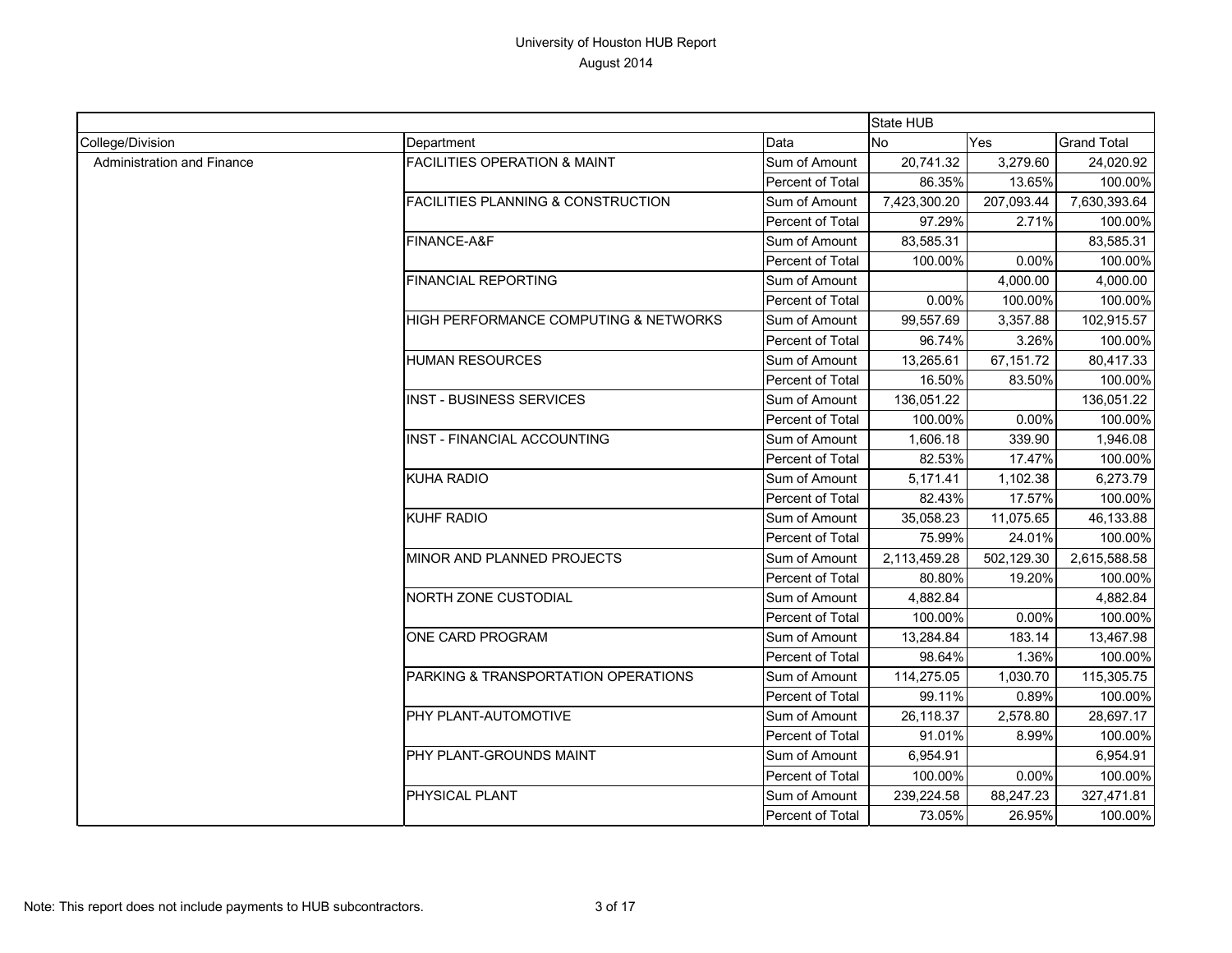|                                             |                                   |                  | State HUB    |               |                    |
|---------------------------------------------|-----------------------------------|------------------|--------------|---------------|--------------------|
| College/Division                            | Department                        | Data             | <b>No</b>    | Yes           | <b>Grand Total</b> |
| Administration and Finance                  | POLICE                            | Sum of Amount    | 63,714.83    | 9,831.10      | 73,545.93          |
|                                             |                                   | Percent of Total | 86.63%       | 13.37%        | 100.00%            |
|                                             | POSTAL SERVICES OPERATIONS        | Sum of Amount    | 4,020.46     | 100.00        | 4,120.46           |
|                                             |                                   | Percent of Total | 97.57%       | 2.43%         | 100.00%            |
|                                             | PRINTING OPERATIONS               | Sum of Amount    | 36,194.85    | 239.41        | 36,434.26          |
|                                             |                                   | Percent of Total | 99.34%       | 0.66%         | 100.00%            |
|                                             | PUBLIC SAFETY SYSTEMS             | Sum of Amount    | 9,421.19     | 3,683.45      | 13,104.64          |
|                                             |                                   | Percent of Total | 71.89%       | 28.11%        | 100.00%            |
|                                             | <b>RISK MANAGEMENT</b>            | Sum of Amount    | 4,734.23     |               | 4,734.23           |
|                                             |                                   | Percent of Total | 100.00%      | 0.00%         | 100.00%            |
|                                             | SERVICE LEVEL AGREEMENT           | Sum of Amount    | 674.00       | 182,542.38    | 183,216.38         |
|                                             |                                   | Percent of Total | 0.37%        | 99.63%        | 100.00%            |
|                                             | <b>SKILLED TRADES</b>             | Sum of Amount    | 4,287.00     | 21,481.00     | 25,768.00          |
|                                             |                                   | Percent of Total | 16.64%       | 83.36%        | 100.00%            |
|                                             | STUDENT FINANCIAL SERVICES        | Sum of Amount    | 14,541.88    | 290.82        | 14,832.70          |
|                                             |                                   | Percent of Total | 98.04%       | 1.96%         | 100.00%            |
|                                             | TECHNOLOGY SERVICES & SUPPORT     | Sum of Amount    | 176,912.29   | 39,284.07     | 216,196.36         |
|                                             |                                   | Percent of Total | 81.83%       | 18.17%        | 100.00%            |
|                                             | TV PUBLIC BROADCASTING            | Sum of Amount    | 35,664.46    | 9,963.82      | 45,628.28          |
|                                             |                                   | Percent of Total | 78.16%       | 21.84%        | 100.00%            |
|                                             | UH SPORTS AND ENTERTAINMENT SVC   | Sum of Amount    | 345,705.54   |               | 345,705.54         |
|                                             |                                   | Percent of Total | 100.00%      | 0.00%         | 100.00%            |
|                                             | <b>UIT SECURITY</b>               | Sum of Amount    | 260,154.48   | 900.97        | 261,055.45         |
|                                             |                                   | Percent of Total | 99.65%       | 0.35%         | 100.00%            |
|                                             | UNIV INFORMATION TECH PROJECTS    | Sum of Amount    | 8,415.93     |               | 8,415.93           |
|                                             |                                   | Percent of Total | 100.00%      | 0.00%         | 100.00%            |
|                                             | UNIV PROPERTY SERVICES OPERATIONS | Sum of Amount    | 460,516.00   |               | 460,516.00         |
|                                             |                                   | Percent of Total | 100.00%      | 0.00%         | 100.00%            |
|                                             | UNIVERSITY INFORMATION TECHNOLOGY | Sum of Amount    | 6,703.42     | 1,985.80      | 8,689.22           |
|                                             |                                   | Percent of Total | 77.15%       | 22.85%        | 100.00%            |
| Administration and Finance Sum of Amount    |                                   | 12,655,726.90    | 1,444,424.41 | 14,100,151.31 |                    |
| Administration and Finance Percent of Total |                                   |                  | 89.76%       | 10.24%        | 100.00%            |
| Architecture                                | <b>DEAN, ARCHITECTURE</b>         | Sum of Amount    | 130,789.47   | 1,326.96      | 132,116.43         |
|                                             |                                   | Percent of Total | 99.00%       | 1.00%         | 100.00%            |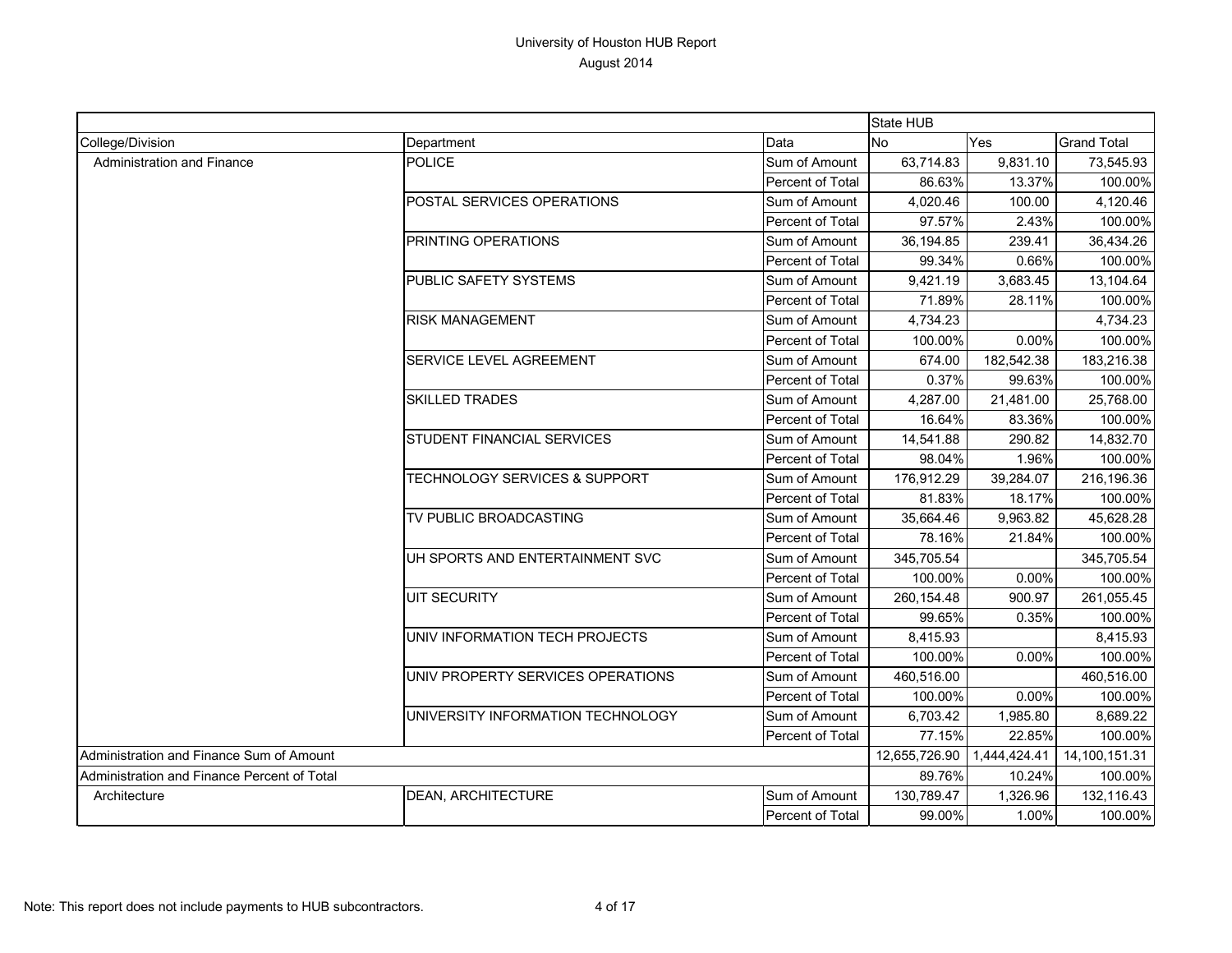|                                |                                             |                         | <b>State HUB</b> |           |                    |
|--------------------------------|---------------------------------------------|-------------------------|------------------|-----------|--------------------|
| College/Division               | Department                                  | Data                    | <b>No</b>        | Yes       | <b>Grand Total</b> |
| Architecture Sum of Amount     |                                             |                         | 130,789.47       | 1,326.96  | 132,116.43         |
| Architecture Percent of Total  |                                             |                         | 99.00%           | 1.00%     | 100.00%            |
| <b>Business Administration</b> | <b>ACCOUNTANCY AND TAXATION</b>             | Sum of Amount           | 4,713.81         | 2,772.91  | 7,486.72           |
|                                |                                             | Percent of Total        | 62.96%           | 37.04%    | 100.00%            |
|                                | <b>ACCOUNTING CERTIFICATE PROGRAM</b>       | Sum of Amount           | 374.84           | 72.02     | 446.86             |
|                                |                                             | <b>Percent of Total</b> | 83.88%           | 16.12%    | 100.00%            |
|                                | <b>BAUER CAREER SERVICES CTR</b>            | Sum of Amount           | 1,686.71         | 233.68    | 1,920.39           |
|                                |                                             | <b>Percent of Total</b> | 87.83%           | 12.17%    | 100.00%            |
|                                | <b>BAUER COMMUNICATIONS</b>                 | Sum of Amount           | 13,660.03        | 7,204.54  | 20,864.57          |
|                                |                                             | Percent of Total        | 65.47%           | 34.53%    | 100.00%            |
|                                | <b>BAUER DIVISION OF TECHNOLOGY</b>         | Sum of Amount           | 90,049.67        | 12,163.01 | 102,212.68         |
|                                |                                             | Percent of Total        | 88.10%           | 11.90%    | 100.00%            |
|                                | <b>BAUER EXTERNAL RELATIONS DEPT</b>        | Sum of Amount           | 696.03           | 696.03    | 1,392.06           |
|                                |                                             | Percent of Total        | 50.00%           | 50.00%    | 100.00%            |
|                                | <b>BAUER GRADUATE PROFESSIONAL PROGRAMS</b> | Sum of Amount           | 15,526.97        | 2,516.97  | 18,043.94          |
|                                |                                             | Percent of Total        | 86.05%           | 13.95%    | 100.00%            |
|                                | <b>BAUER MARKETING INITIATIVES</b>          | Sum of Amount           | 8,288.20         |           | 8,288.20           |
|                                |                                             | <b>Percent of Total</b> | 100.00%          | 0.00%     | 100.00%            |
|                                | DEAN'S OFFICE, BAUER COLLEGE                | Sum of Amount           | 83,471.23        | 8,718.04  | 92,189.27          |
|                                |                                             | Percent of Total        | 90.54%           | 9.46%     | 100.00%            |
|                                | DECISION AND INFORMATION SCIEN              | Sum of Amount           | 6,652.06         | 1,503.78  | 8,155.84           |
|                                |                                             | Percent of Total        | 81.56%           | 18.44%    | 100.00%            |
|                                | <b>EXECUTIVE DEGREE PROGRAMS</b>            | Sum of Amount           | 15,967.16        | 346.67    | 16,313.83          |
|                                |                                             | Percent of Total        | 97.87%           | 2.13%     | 100.00%            |
|                                | FINANCE-BAUER COLLEGE                       | Sum of Amount           | 6,082.49         | 485.47    | 6,567.96           |
|                                |                                             | <b>Percent of Total</b> | 92.61%           | 7.39%     | 100.00%            |
|                                | <b>MANAGEMENT-BAUER COLLEGE</b>             | Sum of Amount           | 11,578.90        | 838.70    | 12,417.60          |
|                                |                                             | Percent of Total        | 93.25%           | 6.75%     | 100.00%            |
|                                | <b>MARKETING-BAUER COLLEGE</b>              | Sum of Amount           | 2,135.77         | 687.69    | 2,823.46           |
|                                |                                             | Percent of Total        | 75.64%           | 24.36%    | 100.00%            |
|                                | <b>SALES EXCELLENCE INSTITUTE</b>           | Sum of Amount           | 7,887.46         | 327.09    | 8,214.55           |
|                                |                                             | Percent of Total        | 96.02%           | 3.98%     | 100.00%            |
|                                | SMALL BUSINESS DEV CENTER                   | Sum of Amount           | 47,207.19        | 56,028.66 | 103,235.85         |
|                                |                                             | Percent of Total        | 45.73%           | 54.27%    | 100.00%            |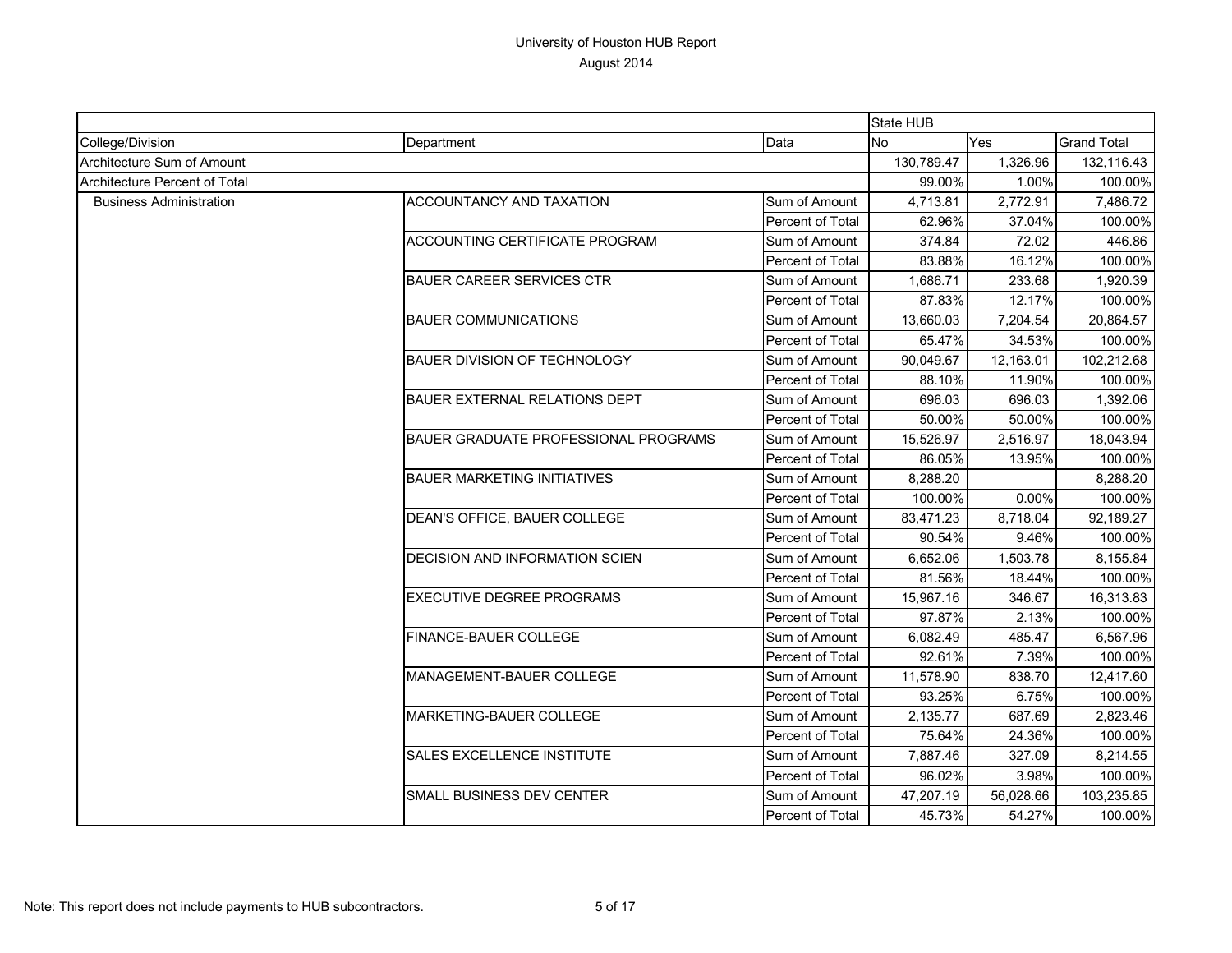|                                              |                                              |                  | State HUB  |           |                    |
|----------------------------------------------|----------------------------------------------|------------------|------------|-----------|--------------------|
| College/Division                             | Department                                   | Data             | <b>No</b>  | Yes       | <b>Grand Total</b> |
| <b>Business Administration</b>               | UNDERGRAD BUSINESS PROG                      | Sum of Amount    | 13,346.40  |           | 13,346.40          |
|                                              |                                              | Percent of Total | 100.00%    | 0.00%     | 100.00%            |
|                                              | WOLFF CTR FOR ENTREPRENEURSHIP               | Sum of Amount    | 4,091.32   | 2.658.24  | 6,749.56           |
|                                              |                                              | Percent of Total | 60.62%     | 39.38%    | 100.00%            |
| Business Administration Sum of Amount        |                                              |                  | 333,416.24 | 97,253.50 | 430,669.74         |
| Business Administration Percent of Total     |                                              |                  | 77.42%     | 22.58%    | 100.00%            |
| Chancellor/President                         | <b>ATHLETICS IT</b>                          | Sum of Amount    | 4.43       |           | 4.43               |
|                                              |                                              | Percent of Total | 100.00%    | 0.00%     | 100.00%            |
|                                              | <b>COMMUNITY RELATIONS &amp; INST ACCESS</b> | Sum of Amount    | 241.91     | 65.77     | 307.68             |
|                                              |                                              | Percent of Total | 78.62%     | 21.38%    | 100.00%            |
|                                              | <b>INTERCOLLEGIATE ATHLETICS</b>             | Sum of Amount    | 182,398.13 | 13,966.15 | 196,364.28         |
|                                              |                                              | Percent of Total | 92.89%     | 7.11%     | 100.00%            |
|                                              | <b>MEN'S BASKETBALL</b>                      | Sum of Amount    | 6,390.30   |           | 6,390.30           |
|                                              |                                              | Percent of Total | 100.00%    | $0.00\%$  | 100.00%            |
|                                              | OFFICE EQUAL OPPORTUNITY SRVS                | Sum of Amount    | 227.04     |           | 227.04             |
|                                              |                                              | Percent of Total | 100.00%    | 0.00%     | 100.00%            |
|                                              | OFFICE OF SPECIAL EVENTS                     | Sum of Amount    | 21,404.03  | 458.75    | 21,862.78          |
|                                              |                                              | Percent of Total | 97.90%     | 2.10%     | 100.00%            |
|                                              | <b>PRESIDENT</b>                             | Sum of Amount    | 8,078.39   | 683.38    | 8,761.77           |
|                                              |                                              | Percent of Total | 92.20%     | 7.80%     | 100.00%            |
|                                              | <b>STAFF COUNCIL</b>                         | Sum of Amount    | 9,432.73   | 4,545.49  | 13,978.22          |
|                                              |                                              | Percent of Total | 67.48%     | 32.52%    | 100.00%            |
|                                              | WOMEN'S SWIMMING & DIVING                    | Sum of Amount    | 6.12       |           | 6.12               |
|                                              |                                              | Percent of Total | 100.00%    | $0.00\%$  | 100.00%            |
| Chancellor/President Sum of Amount           |                                              |                  | 228,183.08 | 19,719.54 | 247,902.62         |
| <b>Chancellor/President Percent of Total</b> |                                              |                  | 92.05%     | 7.95%     | 100.00%            |
| Education                                    | <b>ASIAN AMERICAN STUDIES</b>                | Sum of Amount    | 353.92     |           | 353.92             |
|                                              |                                              | Percent of Total | 100.00%    | $0.00\%$  | 100.00%            |
|                                              | CENTER FOR INFO TECH IN EDUCATION            | Sum of Amount    | 14,794.27  | 26,587.48 | 41,381.75          |
|                                              |                                              | Percent of Total | 35.75%     | 64.25%    | 100.00%            |
|                                              | <b>CHARTER SCHOOL</b>                        | Sum of Amount    | 7,780.31   | 2,022.34  | 9,802.65           |
|                                              |                                              | Percent of Total | 79.37%     | 20.63%    | 100.00%            |
|                                              | <b>CONSISTENCY MGMT &amp; COOP DISCIP</b>    | Sum of Amount    | 3,528.56   | 312.52    | 3,841.08           |
|                                              |                                              | Percent of Total | 91.86%     | 8.14%     | 100.00%            |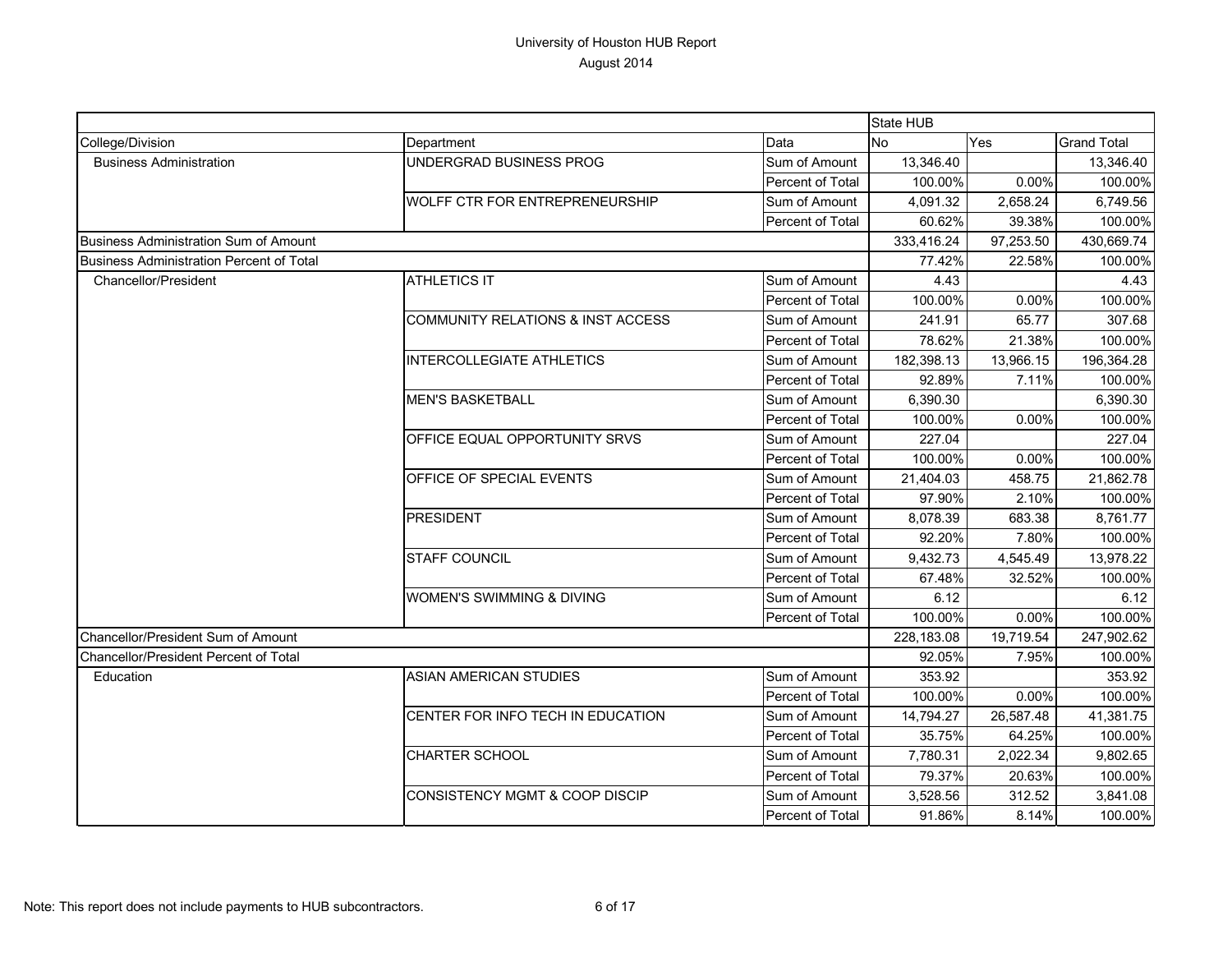|                                   |                                         |                         | <b>State HUB</b> |           |                    |
|-----------------------------------|-----------------------------------------|-------------------------|------------------|-----------|--------------------|
| College/Division                  | Department                              | Data                    | No               | Yes       | <b>Grand Total</b> |
| Education                         | <b>CURRICULUM AND INSTRUCTION</b>       | Sum of Amount           | 25,980.84        | 776.69    | 26,757.53          |
|                                   |                                         | Percent of Total        | 97.10%           | 2.90%     | 100.00%            |
|                                   | <b>DEAN, EDUCATION</b>                  | Sum of Amount           | 34,411.74        | 2,815.12  | 37,226.86          |
|                                   |                                         | Percent of Total        | 92.44%           | 7.56%     | 100.00%            |
|                                   | EDUCATIONAL PSYCHOLOGY                  | Sum of Amount           | 19,711.80        | 4,539.11  | 24,250.91          |
|                                   |                                         | <b>Percent of Total</b> | 81.28%           | 18.72%    | 100.00%            |
|                                   | INSTITUTE FOR URBAN EDUCATION           | Sum of Amount           | 1.05             | 1.05      | 2.10               |
|                                   |                                         | Percent of Total        | 50.00%           | 50.00%    | 100.00%            |
| <b>Education Sum of Amount</b>    |                                         |                         | 106,562.49       | 37,054.31 | 143,616.80         |
| <b>Education Percent of Total</b> |                                         |                         | 74.20%           | 25.80%    | 100.00%            |
| Engineering                       | <b>BIOMEDICAL ENGINEERING</b>           | Sum of Amount           | 220,780.50       | 265.55    | 221,046.05         |
|                                   |                                         | Percent of Total        | 99.88%           | 0.12%     | 100.00%            |
|                                   | <b>CHEMICAL ENGINEERING</b>             | Sum of Amount           | 84,361.87        | 6,572.17  | 90,934.04          |
|                                   |                                         | Percent of Total        | 92.77%           | 7.23%     | 100.00%            |
|                                   | <b>CIVIL ENGINEERING</b>                | Sum of Amount           | 216,088.23       | 5,655.56  | 221,743.79         |
|                                   |                                         | Percent of Total        | 97.45%           | 2.55%     | 100.00%            |
|                                   | COMPOSITE ENGR APPLICATIONS CT          | Sum of Amount           | 270.18           |           | 270.18             |
|                                   |                                         | Percent of Total        | 100.00%          | 0.00%     | 100.00%            |
|                                   | CTR FOR INNOVATIVE GROUTING             | Sum of Amount           | 2,896.84         |           | 2,896.84           |
|                                   |                                         | Percent of Total        | 100.00%          | 0.00%     | 100.00%            |
|                                   | <b>DEAN, ENGINEERING</b>                | Sum of Amount           | 95,217.34        | 4,796.37  | 100,013.71         |
|                                   |                                         | Percent of Total        | 95.20%           | 4.80%     | 100.00%            |
|                                   | ELECTRICAL ENGINEERING                  | Sum of Amount           | 139,966.44       | 1,051.99  | 141,018.43         |
|                                   |                                         | Percent of Total        | 99.25%           | 0.75%     | 100.00%            |
|                                   | <b>ENGINEERING SERVICES</b>             | Sum of Amount           | 8,484.70         | 199.52    | 8,684.22           |
|                                   |                                         | Percent of Total        | 97.70%           | 2.30%     | 100.00%            |
|                                   | <b>INDUSTRIAL ENGINEERING</b>           | Sum of Amount           | 8,446.61         | 20,068.45 | 28,515.06          |
|                                   |                                         | Percent of Total        | 29.62%           | 70.38%    | 100.00%            |
|                                   | <b>INTEGRATED BIO &amp; NANO SYSTEM</b> | Sum of Amount           | 471.39           | 363.85    | 835.24             |
|                                   |                                         | Percent of Total        | 56.44%           | 43.56%    | 100.00%            |
|                                   | MECHANICAL ENGINEERING                  | Sum of Amount           | 85,751.60        | 218.00    | 85,969.60          |
|                                   |                                         | Percent of Total        | 99.75%           | 0.25%     | 100.00%            |
|                                   | NATL CTR FOR AIRBORNE LASER MAPPING     | Sum of Amount           | 6,294.13         |           | 6,294.13           |
|                                   |                                         | Percent of Total        | 100.00%          | 0.00%     | 100.00%            |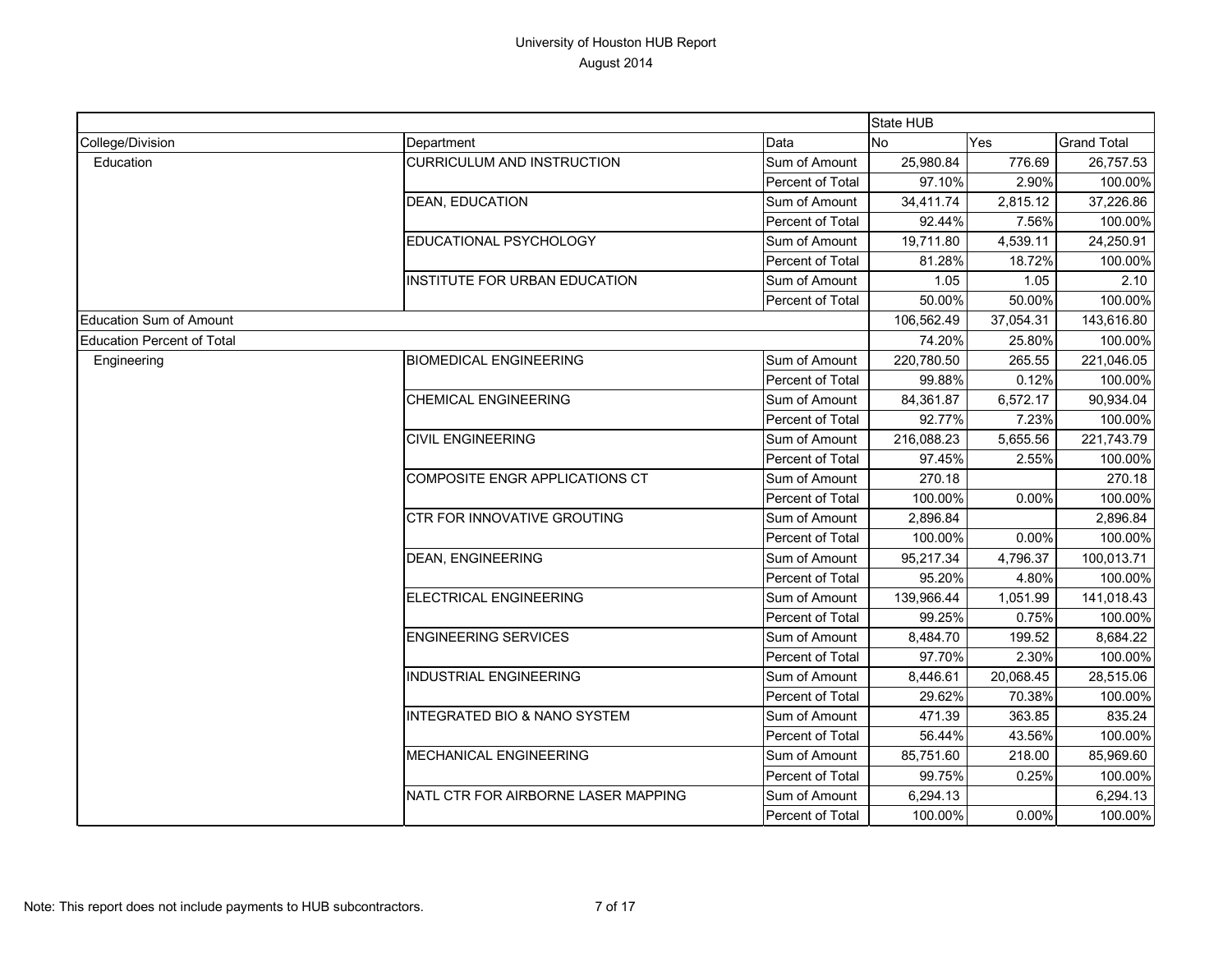|                                                  |                                     |                  | State HUB  |           |                    |
|--------------------------------------------------|-------------------------------------|------------------|------------|-----------|--------------------|
| College/Division                                 | Department                          | Data             | <b>No</b>  | Yes       | <b>Grand Total</b> |
| Engineering                                      | <b>WIND ENERGY CENTER</b>           | Sum of Amount    | 1,417.43   | 12.50     | 1,429.93           |
|                                                  |                                     | Percent of Total | 99.13%     | 0.87%     | 100.00%            |
| Engineering Sum of Amount                        |                                     |                  | 870,447.26 | 39,203.96 | 909,651.22         |
| Engineering Percent of Total                     |                                     |                  | 95.69%     | 4.31%     | 100.00%            |
| Graduate College of Social Work                  | ADMISSIONS-GCSW                     | Sum of Amount    | 4,734.18   | 627.23    | 5,361.41           |
|                                                  |                                     | Percent of Total | 88.30%     | 11.70%    | 100.00%            |
|                                                  | <b>ALUMNI &amp; CAREER SERVICES</b> | Sum of Amount    |            | 29.48     | 29.48              |
|                                                  |                                     | Percent of Total | 0.00%      | 100.00%   | 100.00%            |
|                                                  | <b>AMERICAN HUMANICS</b>            | Sum of Amount    | 390.00     |           | 390.00             |
|                                                  |                                     | Percent of Total | 100.00%    | 0.00%     | 100.00%            |
|                                                  | CHILD & FAMILY CENTER               | Sum of Amount    | 2,188.37   | 434.45    | 2,622.82           |
|                                                  |                                     | Percent of Total | 83.44%     | 16.56%    | 100.00%            |
|                                                  | CTR DRUG & SOCIAL POLICY RESRC      | Sum of Amount    |            | 194.97    | 194.97             |
|                                                  |                                     | Percent of Total | 0.00%      | 100.00%   | 100.00%            |
|                                                  | CTR FOR HEALTH EQUITY & EVAL        | Sum of Amount    | 0.00       | 34.91     | 34.91              |
|                                                  |                                     | Percent of Total | 0.00%      | 100.00%   | 100.00%            |
|                                                  | DEAN, SOCIAL WORK                   | Sum of Amount    | 4,412.59   | 1.508.29  | 5,920.88           |
|                                                  |                                     | Percent of Total | 74.53%     | 25.47%    | 100.00%            |
|                                                  | <b>FIELD OFFICE</b>                 | Sum of Amount    | 319.95     |           | 319.95             |
|                                                  |                                     | Percent of Total | 100.00%    | 0.00%     | 100.00%            |
|                                                  | <b>GCSW INFORMATION TECHNOLOGY</b>  | Sum of Amount    | 972.84     | 3,924.06  | 4,896.90           |
|                                                  |                                     | Percent of Total | 19.87%     | 80.13%    | 100.00%            |
|                                                  | <b>GCSW STUDENT SERVICES</b>        | Sum of Amount    |            | 91.77     | 91.77              |
|                                                  |                                     | Percent of Total | 0.00%      | 100.00%   | 100.00%            |
|                                                  | <b>LEARNING CENTER</b>              | Sum of Amount    | 753.75     | 1,770.00  | 2,523.75           |
|                                                  |                                     | Percent of Total | 29.87%     | 70.13%    | 100.00%            |
|                                                  | OFFICE OF COMMUNITY PROJECTS        | Sum of Amount    |            | 130.00    | 130.00             |
|                                                  |                                     | Percent of Total | 0.00%      | 100.00%   | 100.00%            |
|                                                  | PHD PROGRAM                         | Sum of Amount    | 288.88     |           | 288.88             |
|                                                  |                                     | Percent of Total | 100.00%    | $0.00\%$  | 100.00%            |
| Graduate College of Social Work Sum of Amount    |                                     | 14,060.56        | 8,745.16   | 22,805.72 |                    |
| Graduate College of Social Work Percent of Total |                                     |                  | 61.65%     | 38.35%    | 100.00%            |
| Honors College                                   | DEAN, HONORS COLLEGE                | Sum of Amount    | 27,375.37  | 6,280.40  | 33,655.77          |
|                                                  |                                     | Percent of Total | 81.34%     | 18.66%    | 100.00%            |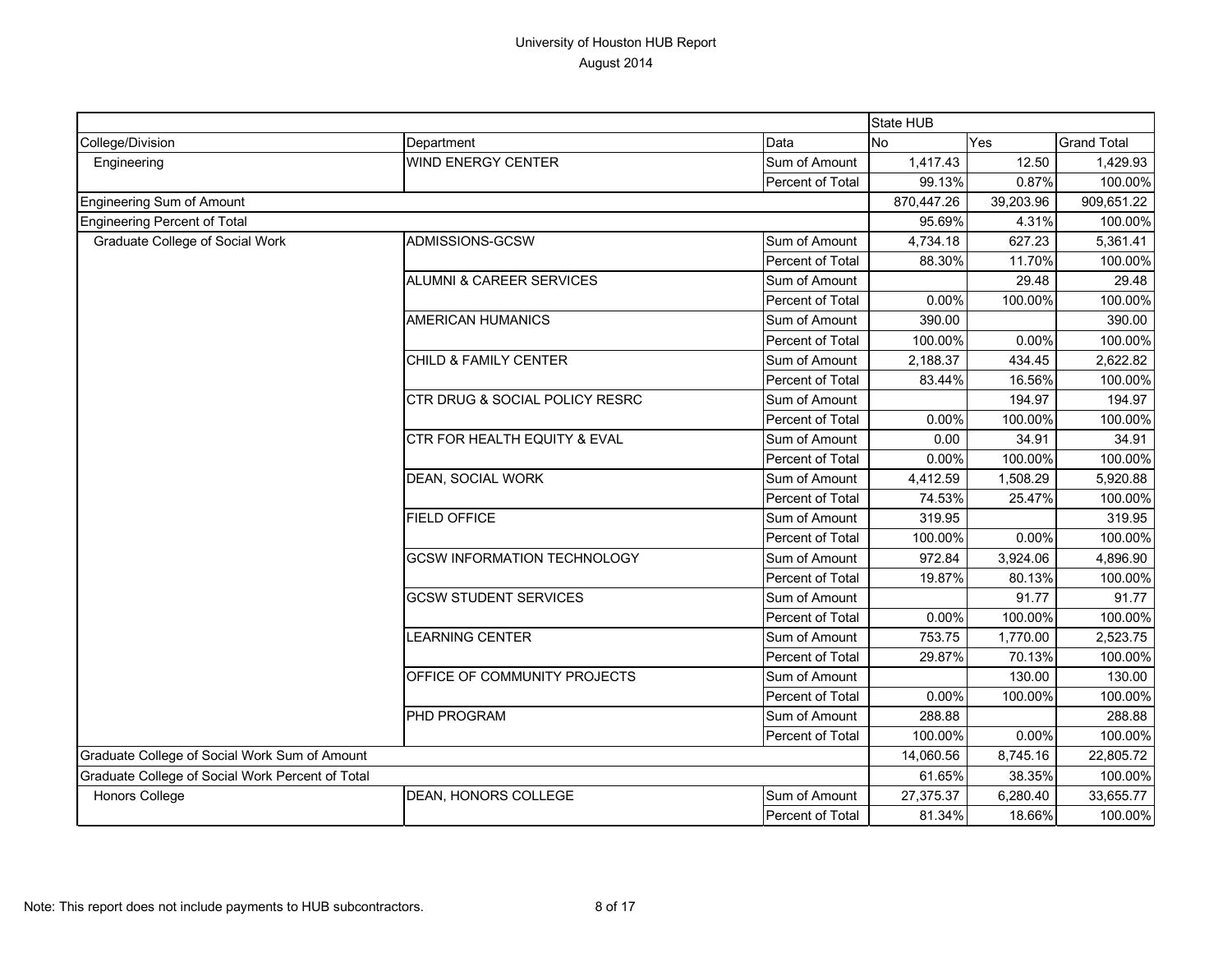|                                                  |                                     |                  | State HUB  |          |                    |
|--------------------------------------------------|-------------------------------------|------------------|------------|----------|--------------------|
| College/Division                                 | Department                          | Data             | No         | Yes      | <b>Grand Total</b> |
| Honors College                                   | <b>FORENSICS PROGRAM</b>            | Sum of Amount    | 169.31     |          | 169.31             |
|                                                  |                                     | Percent of Total | 100.00%    | 0.00%    | 100.00%            |
| Honors College Sum of Amount                     |                                     |                  | 27,544.68  | 6,280.40 | 33,825.08          |
| Honors College Percent of Total                  |                                     |                  | 81.43%     | 18.57%   | 100.00%            |
| Hotel and Restaurant Management                  | DEAN, HOTEL & RESTAURANT MANAG      | Sum of Amount    | 8,058.66   | 350.00   | 8,408.66           |
|                                                  |                                     | Percent of Total | 95.84%     | 4.16%    | 100.00%            |
|                                                  | HOTEL AND RESTAURANT MANAGEMENT     | Sum of Amount    | 302,625.06 | 7,806.61 | 310,431.67         |
|                                                  |                                     | Percent of Total | 97.49%     | 2.51%    | 100.00%            |
| Hotel and Restaurant Management Sum of Amount    |                                     |                  | 310,683.72 | 8,156.61 | 318,840.33         |
| Hotel and Restaurant Management Percent of Total |                                     |                  | 97.44%     | 2.56%    | 100.00%            |
| Law Center                                       | ASSOCIATE DEAN, LAW                 | Sum of Amount    | 10.60      |          | 10.60              |
|                                                  |                                     | Percent of Total | 100.00%    | 0.00%    | 100.00%            |
|                                                  | <b>BLAKELEY INSTITUTE</b>           | Sum of Amount    | 597.12     | 135.10   | 732.22             |
|                                                  |                                     | Percent of Total | 81.55%     | 18.45%   | 100.00%            |
|                                                  | <b>BUSINESS SERVICES, LAW</b>       | Sum of Amount    | 110,769.35 | 815.76   | 111,585.11         |
|                                                  |                                     | Percent of Total | 99.27%     | 0.73%    | 100.00%            |
|                                                  | CAREER SERVICES, LAW                | Sum of Amount    | 18,919.91  |          | 18,919.91          |
|                                                  |                                     | Percent of Total | 100.00%    | 0.00%    | 100.00%            |
|                                                  | CHAIRS AND PROFESSORSHIPS, LAW      | Sum of Amount    | 442.24     |          | 442.24             |
|                                                  |                                     | Percent of Total | 100.00%    | 0.00%    | 100.00%            |
|                                                  | DEAN, LAW                           | Sum of Amount    | 181.15     | 42.93    | 224.08             |
|                                                  |                                     | Percent of Total | 80.84%     | 19.16%   | 100.00%            |
|                                                  | EXTERNAL AFFAIRS, LAW               | Sum of Amount    |            | 3,447.10 | 3,447.10           |
|                                                  |                                     | Percent of Total | 0.00%      | 100.00%  | 100.00%            |
|                                                  | FACILITIES, LAW                     | Sum of Amount    | 5,017.48   | 2,948.41 | 7,965.89           |
|                                                  |                                     | Percent of Total | 62.99%     | 37.01%   | 100.00%            |
|                                                  | <b>FACULTY SUPPORT LAW</b>          | Sum of Amount    | 880.49     | 1,791.43 | 2,671.92           |
|                                                  |                                     | Percent of Total | 32.95%     | 67.05%   | 100.00%            |
|                                                  | HEALTH LAW & POLICY INSTITUTE       | Sum of Amount    | 1,503.69   | 5,342.11 | 6,845.80           |
|                                                  |                                     | Percent of Total | 21.97%     | 78.03%   | 100.00%            |
|                                                  | INST OF HIGHER EDU & GOVERNANCE LAW | Sum of Amount    | 87.88      |          | 87.88              |
|                                                  |                                     | Percent of Total | 100.00%    | 0.00%    | 100.00%            |
|                                                  | LAW                                 | Sum of Amount    | 3,318.00   |          | 3,318.00           |
|                                                  |                                     | Percent of Total | 100.00%    | 0.00%    | 100.00%            |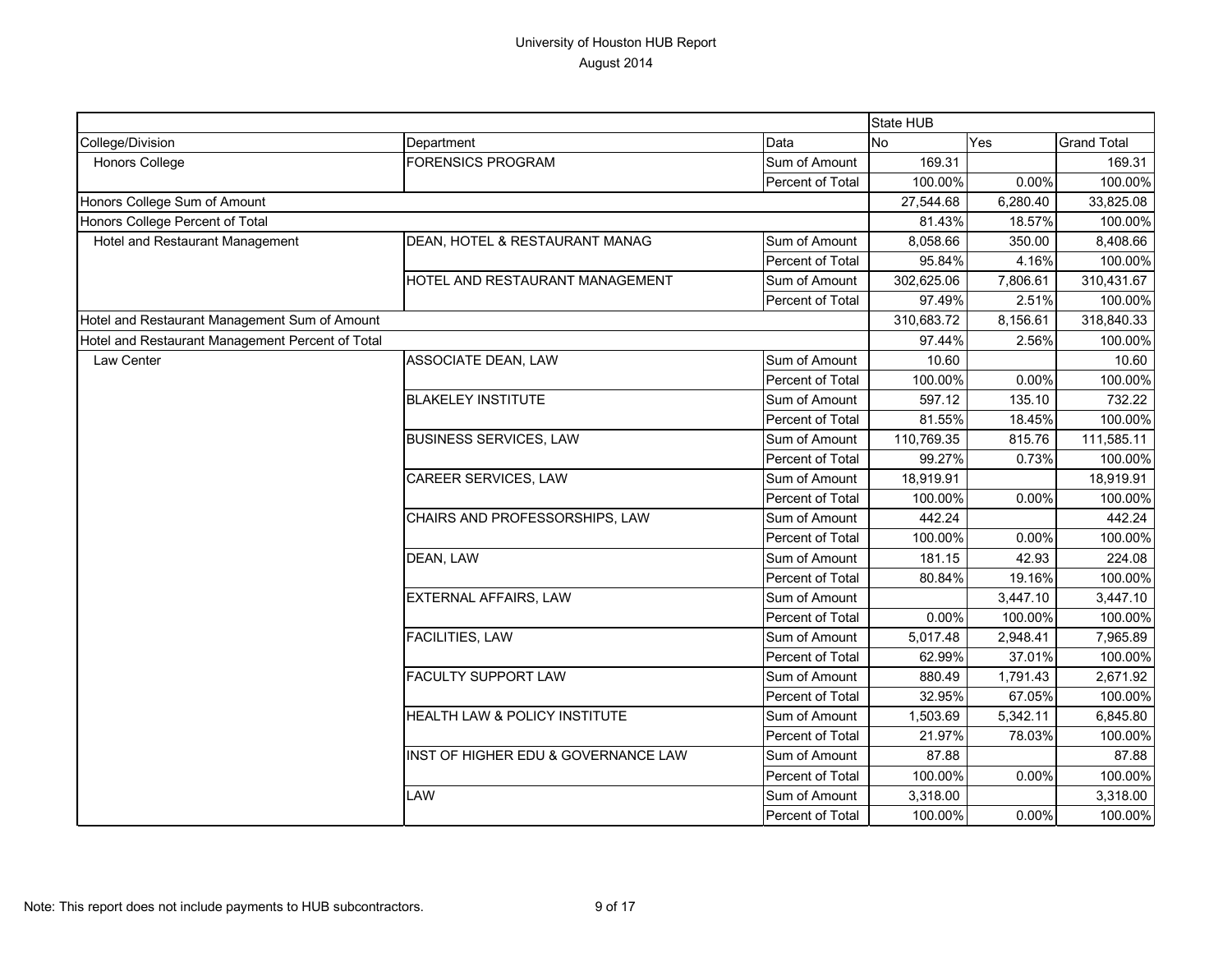|                                  |                                        |                  | State HUB |            |                    |
|----------------------------------|----------------------------------------|------------------|-----------|------------|--------------------|
| College/Division                 | Department                             | Data             | No        | Yes        | <b>Grand Total</b> |
| Law Center                       | <b>LAW FOUNDATION</b>                  | Sum of Amount    | 199.03    |            | 199.03             |
|                                  |                                        | Percent of Total | 100.00%   | 0.00%      | 100.00%            |
|                                  | LAW INFORMATION TECHNOLOGY             | Sum of Amount    | 3,405.06  | 15,939.27  | 19,344.33          |
|                                  |                                        | Percent of Total | 17.60%    | 82.40%     | 100.00%            |
|                                  | <b>LAW LIBRARY</b>                     | Sum of Amount    | 5,184.39  | 122.42     | 5,306.81           |
|                                  |                                        | Percent of Total | 97.69%    | 2.31%      | 100.00%            |
|                                  | LEGAL AID CLINIC, LAW                  | Sum of Amount    | 1,099.43  | 335.18     | 1,434.61           |
|                                  |                                        | Percent of Total | 76.64%    | 23.36%     | 100.00%            |
|                                  | NORTH AMERICAN CONSORTIUM OF LEGAL EDU | Sum of Amount    | 44.62     |            | 44.62              |
|                                  |                                        | Percent of Total | 100.00%   | 0.00%      | 100.00%            |
|                                  | PUBLIC RELS & MARKETING, LAW           | Sum of Amount    | 8,218.50  |            | 8,218.50           |
|                                  |                                        | Percent of Total | 100.00%   | 0.00%      | 100.00%            |
|                                  | STUDENT SERVICES, LAW                  | Sum of Amount    | 24,564.08 | 7,417.52   | 31,981.60          |
|                                  |                                        | Percent of Total | 76.81%    | 23.19%     | 100.00%            |
| Law Center Sum of Amount         |                                        | 184,443.02       | 38,337.23 | 222,780.25 |                    |
| Law Center Percent of Total      |                                        |                  | 82.79%    | 17.21%     | 100.00%            |
| Liberal Arts and Social Sciences | AFRICAN-AMERICAN STUDIES               | Sum of Amount    | 5,827.94  | 3,580.87   | 9,408.81           |
|                                  |                                        | Percent of Total | 61.94%    | 38.06%     | 100.00%            |
|                                  | <b>ART</b>                             | Sum of Amount    | 26,229.92 | 884.95     | 27,114.87          |
|                                  |                                        | Percent of Total | 96.74%    | 3.26%      | 100.00%            |
|                                  | <b>ARTE PUBLICO</b>                    | Sum of Amount    | 24,212.35 | 642.59     | 24,854.94          |
|                                  |                                        | Percent of Total | 97.41%    | 2.59%      | 100.00%            |
|                                  | <b>BAND</b>                            | Sum of Amount    | 8,550.78  |            | 8,550.78           |
|                                  |                                        | Percent of Total | 100.00%   | 0.00%      | 100.00%            |
|                                  | <b>BLAFFER GALLERY</b>                 | Sum of Amount    | 14,760.50 | 991.74     | 15,752.24          |
|                                  |                                        | Percent of Total | 93.70%    | 6.30%      | 100.00%            |
|                                  | CENTER FOR PUBLIC HISTORY              | Sum of Amount    | 5,365.47  | 65.47      | 5,430.94           |
|                                  |                                        | Percent of Total | 98.79%    | 1.21%      | 100.00%            |
|                                  | CENTER FOR PUBLIC POLICY               | Sum of Amount    | 9,528.25  | 6,006.60   | 15,534.85          |
|                                  |                                        | Percent of Total | 61.33%    | 38.67%     | 100.00%            |
|                                  | COMMUNICATION                          | Sum of Amount    | 1,595.43  | 1,109.14   | 2,704.57           |
|                                  |                                        | Percent of Total | 58.99%    | 41.01%     | 100.00%            |
|                                  | <b>COMMUNICATIONS DISORDERS</b>        | Sum of Amount    | 15,518.20 | 136.08     | 15,654.28          |
|                                  |                                        | Percent of Total | 99.13%    | 0.87%      | 100.00%            |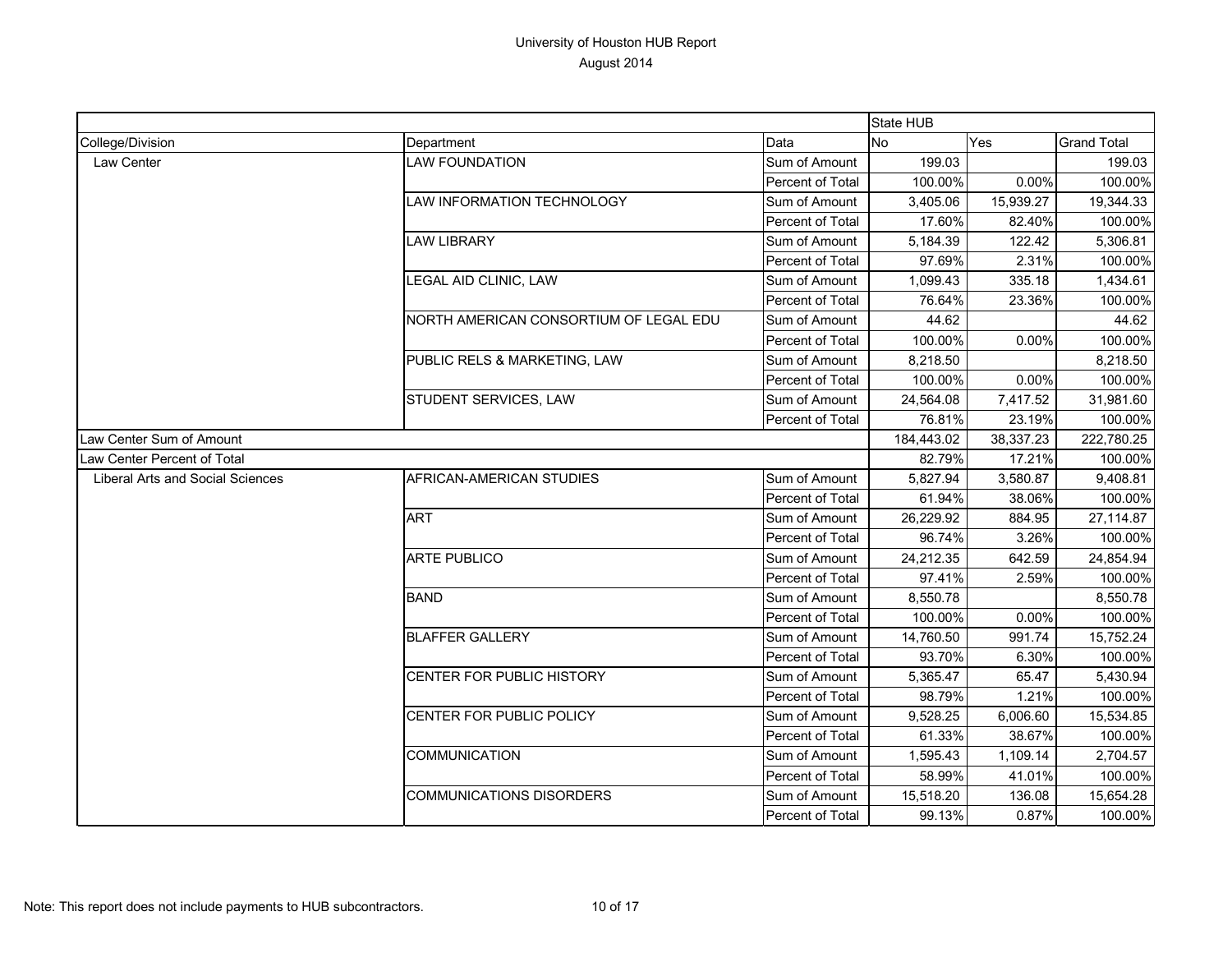|                                         |                                     |                  | State HUB |           |                    |
|-----------------------------------------|-------------------------------------|------------------|-----------|-----------|--------------------|
| College/Division                        | Department                          | Data             | <b>No</b> | Yes       | <b>Grand Total</b> |
| <b>Liberal Arts and Social Sciences</b> | <b>COMPARATIVE CULTURAL STUDIES</b> | Sum of Amount    | 16,260.56 | 1,664.95  | 17,925.51          |
|                                         |                                     | Percent of Total | 90.71%    | 9.29%     | 100.00%            |
|                                         | CTR NEURO AND BIOMECH RESEARCH      | Sum of Amount    | 5,274.45  |           | 5,274.45           |
|                                         |                                     | Percent of Total | 100.00%   | 0.00%     | 100.00%            |
|                                         | <b>CWMCA CENTER FOR THE ARTS</b>    | Sum of Amount    | 8,867.05  |           | 8,867.05           |
|                                         |                                     | Percent of Total | 100.00%   | 0.00%     | 100.00%            |
|                                         | DEAN, LIBERAL ARTS & SOC SCI        | Sum of Amount    | 6,235.44  | 1,668.74  | 7,904.18           |
|                                         |                                     | Percent of Total | 78.89%    | 21.11%    | 100.00%            |
|                                         | <b>ECONOMICS</b>                    | Sum of Amount    | 16,105.75 | 2,869.38  | 18,975.13          |
|                                         |                                     | Percent of Total | 84.88%    | 15.12%    | 100.00%            |
|                                         | <b>ENGLISH</b>                      | Sum of Amount    | 35,024.75 | 2,563.87  | 37,588.62          |
|                                         |                                     | Percent of Total | 93.18%    | 6.82%     | 100.00%            |
|                                         | <b>HEALTH AND HUMAN PERFORMANCE</b> | Sum of Amount    | 45,812.33 | 3,155.65  | 48,967.98          |
|                                         |                                     | Percent of Total | 93.56%    | 6.44%     | 100.00%            |
|                                         | <b>HISPANIC STUDIES</b>             | Sum of Amount    | 516.37    | 246.20    | 762.57             |
|                                         |                                     | Percent of Total | 67.71%    | 32.29%    | 100.00%            |
|                                         | <b>HISTORY</b>                      | Sum of Amount    | 2,547.84  | 97.89     | 2,645.73           |
|                                         |                                     | Percent of Total | 96.30%    | 3.70%     | 100.00%            |
|                                         | <b>MEXICAN-AMERICAN STUDIES</b>     | Sum of Amount    | 11,937.41 | 957.92    | 12,895.33          |
|                                         |                                     | Percent of Total | 92.57%    | 7.43%     | 100.00%            |
|                                         | <b>MILITARY SCIENCE</b>             | Sum of Amount    | 869.05    |           | 869.05             |
|                                         |                                     | Percent of Total | 100.00%   | 0.00%     | 100.00%            |
|                                         | MODERN AND CLASSICAL LANGUAGES      | Sum of Amount    | 1,092.56  | (527.99)  | 564.57             |
|                                         |                                     | Percent of Total | 193.52%   | $-93.52%$ | 100.00%            |
|                                         | <b>MUSIC</b>                        | Sum of Amount    | 32,787.17 | 1,532.80  | 34,319.97          |
|                                         |                                     | Percent of Total | 95.53%    | 4.47%     | 100.00%            |
|                                         | PHILOSOPHY                          | Sum of Amount    | 357.05    |           | 357.05             |
|                                         |                                     | Percent of Total | 100.00%   | 0.00%     | 100.00%            |
|                                         | POLITICAL SCIENCE                   | Sum of Amount    | 10,727.26 | 4,558.72  | 15,285.98          |
|                                         |                                     | Percent of Total | 70.18%    | 29.82%    | 100.00%            |
|                                         | <b>PSYCHOLOGY</b>                   | Sum of Amount    | 56,961.18 | 1,416.24  | 58,377.42          |
|                                         |                                     | Percent of Total | 97.57%    | 2.43%     | 100.00%            |
|                                         | PUBLIC ADMINISTRATION PROGRAM       | Sum of Amount    | 1,080.00  |           | 1,080.00           |
|                                         |                                     | Percent of Total | 100.00%   | 0.00%     | 100.00%            |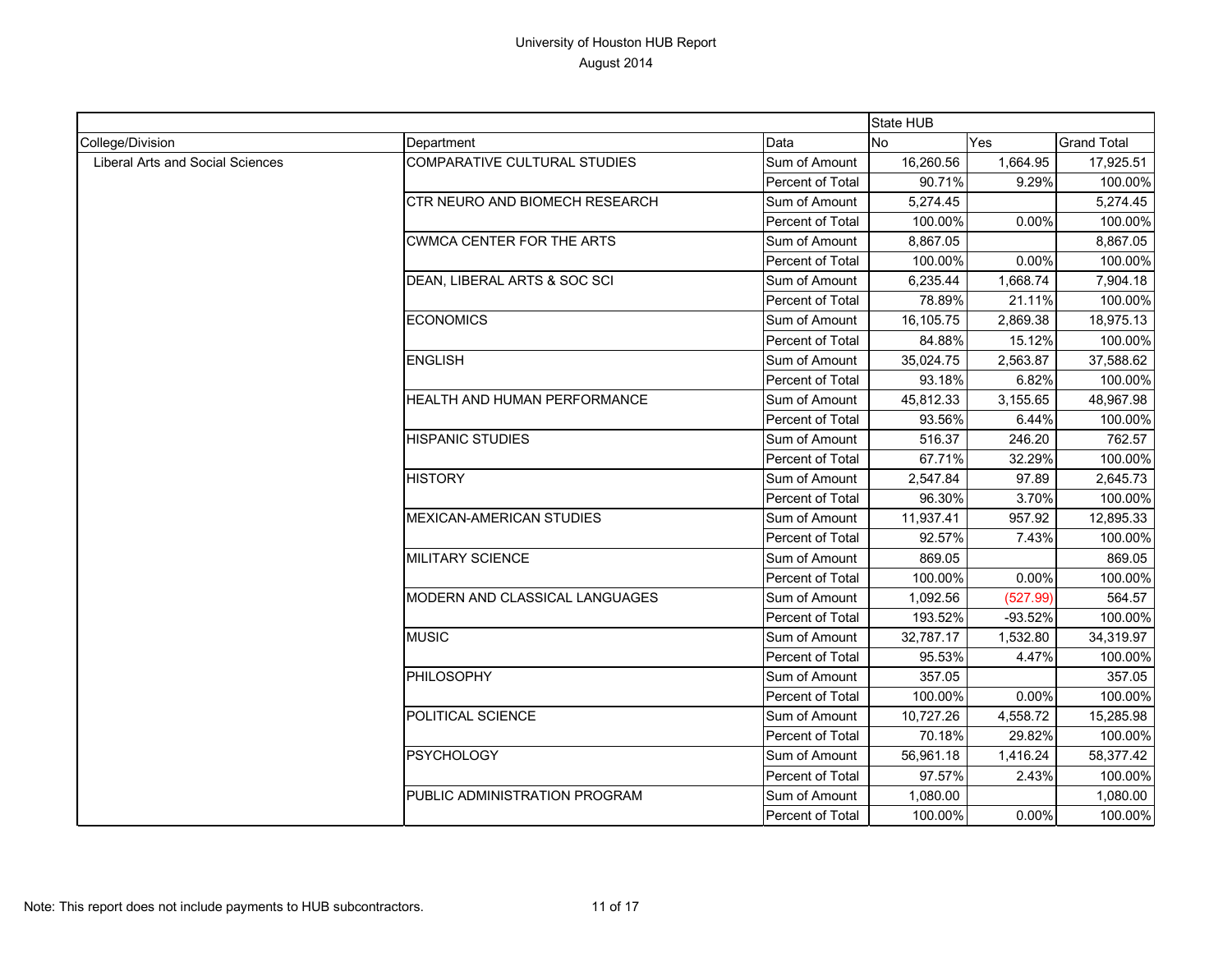|                                                   |                                            |                  | State HUB      |           |                    |
|---------------------------------------------------|--------------------------------------------|------------------|----------------|-----------|--------------------|
| College/Division                                  | Department                                 | Data             | N <sub>o</sub> | Yes       | <b>Grand Total</b> |
| Liberal Arts and Social Sciences                  | SOCIOLOGY                                  | Sum of Amount    | 978.15         |           | 978.15             |
|                                                   |                                            | Percent of Total | 100.00%        | 0.00%     | 100.00%            |
|                                                   | <b>THEATER</b>                             | Sum of Amount    | 22,026.12      | 118.80    | 22,144.92          |
|                                                   |                                            | Percent of Total | 99.46%         | 0.54%     | 100.00%            |
|                                                   | <b>WOMEN'S STUDIES PROGRAM</b>             | Sum of Amount    | 446.87         | 240.99    | 687.86             |
|                                                   |                                            | Percent of Total | 64.97%         | 35.03%    | 100.00%            |
| Liberal Arts and Social Sciences Sum of Amount    |                                            |                  | 387,496.20     | 33,981.60 | 421,477.80         |
| Liberal Arts and Social Sciences Percent of Total |                                            |                  | 91.94%         | 8.06%     | 100.00%            |
| Library                                           | UNIVERSITY LIBRARIES                       | Sum of Amount    | 357,838.49     | 57,322.46 | 415,160.95         |
|                                                   |                                            | Percent of Total | 86.19%         | 13.81%    | 100.00%            |
| Library Sum of Amount                             |                                            |                  | 357,838.49     | 57,322.46 | 415,160.95         |
| <b>Library Percent of Total</b>                   |                                            |                  | 86.19%         | 13.81%    | 100.00%            |
| Natural Science and Mathematics                   | <b>BIOLOGY &amp; BIOCHEMISTRY</b>          | Sum of Amount    | 99,113.05      | 5,725.54  | 104,838.59         |
|                                                   |                                            | Percent of Total | 94.54%         | 5.46%     | 100.00%            |
|                                                   | <b>CHEMISTRY</b>                           | Sum of Amount    | 91,831.89      | 1,487.27  | 93,319.16          |
|                                                   |                                            | Percent of Total | 98.41%         | 1.59%     | 100.00%            |
|                                                   | <b>COMPUTER SCIENCE</b>                    | Sum of Amount    | 20,612.40      | 7,358.54  | 27,970.94          |
|                                                   |                                            | Percent of Total | 73.69%         | 26.31%    | 100.00%            |
|                                                   | CTR FOR NUCLEAR RECEPTORS & CELL SIGNALING | Sum of Amount    | 29,926.81      | 173.10    | 30,099.91          |
|                                                   |                                            | Percent of Total | 99.42%         | 0.58%     | 100.00%            |
|                                                   | DEAN, NATURAL SCIENCE & MATHE              | Sum of Amount    | 96,331.68      | 534.17    | 96,865.85          |
|                                                   |                                            | Percent of Total | 99.45%         | 0.55%     | 100.00%            |
|                                                   | EARTH AND ATMOSPHERIC SCIENCES             | Sum of Amount    | 104,703.60     | 13,603.33 | 118,306.93         |
|                                                   |                                            | Percent of Total | 88.50%         | 11.50%    | 100.00%            |
|                                                   | INST FOR CLIMATE/ATMOSPHERIC SCIENCE (CAS) | Sum of Amount    | 13,244.16      |           | 13,244.16          |
|                                                   |                                            | Percent of Total | 100.00%        | 0.00%     | 100.00%            |
|                                                   | INSTITUTE FOR NANOENERGY                   | Sum of Amount    |                | 124.99    | 124.99             |
|                                                   |                                            | Percent of Total | 0.00%          | 100.00%   | 100.00%            |
|                                                   | <b>MATHEMATICS</b>                         | Sum of Amount    | 37,085.79      | 1,046.16  | 38,131.95          |
|                                                   |                                            | Percent of Total | 97.26%         | 2.74%     | 100.00%            |
|                                                   | <b>PHYSICS</b>                             | Sum of Amount    | 115,744.83     | 5,547.37  | 121,292.20         |
|                                                   |                                            | Percent of Total | 95.43%         | 4.57%     | 100.00%            |
| Natural Science and Mathematics Sum of Amount     |                                            |                  | 608,594.21     | 35,600.47 | 644,194.68         |
| Natural Science and Mathematics Percent of Total  |                                            |                  | 94.47%         | 5.53%     | 100.00%            |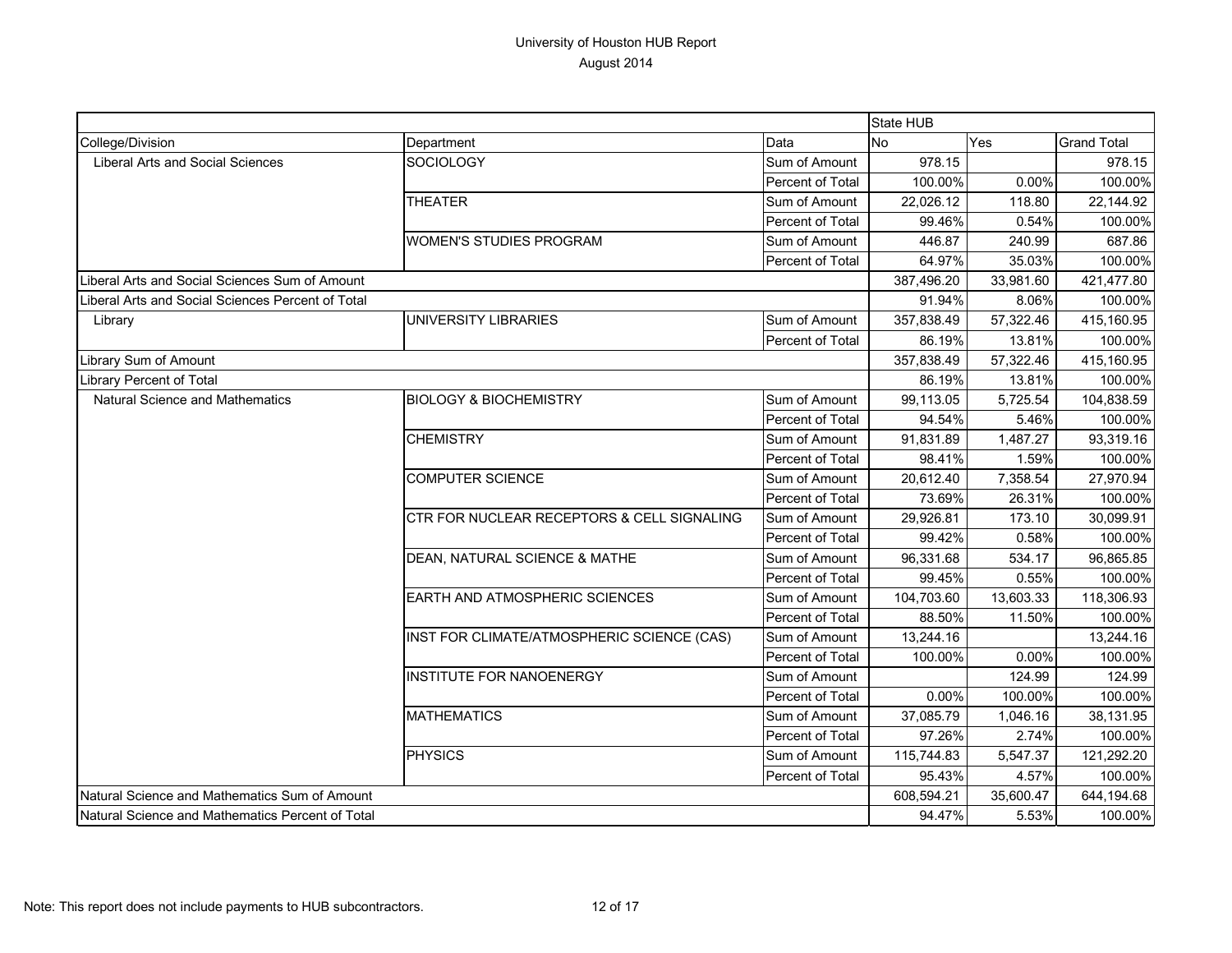|                            |                                          |                  | <b>State HUB</b> |            |                    |
|----------------------------|------------------------------------------|------------------|------------------|------------|--------------------|
| College/Division           | Department                               | Data             | <b>No</b><br>Yes |            | <b>Grand Total</b> |
| Optometry                  | DEAN, OPTOMETRY                          | Sum of Amount    | 13,297.09        | 211.08     | 13,508.17          |
|                            |                                          | Percent of Total | 98.44%           | 1.56%      | 100.00%            |
|                            | OPT VISION SCIENCES                      | Sum of Amount    | 226,865.39       | 173.62     | 227,039.01         |
|                            |                                          | Percent of Total | 99.92%           | 0.08%      | 100.00%            |
|                            | OPTOMETRY CLINIC                         | Sum of Amount    | 314,534.18       | 32,689.19  | 347,223.37         |
|                            |                                          | Percent of Total | 90.59%           | 9.41%      | 100.00%            |
| Optometry Sum of Amount    |                                          |                  | 554,696.66       | 33,073.89  | 587,770.55         |
| Optometry Percent of Total |                                          |                  | 94.37%           | 5.63%      | 100.00%            |
| Pharmacy                   | CLINICAL PHARMACY & ADMINISTRA           | Sum of Amount    | 36,749.27        | 3,122.24   | 39,871.51          |
|                            |                                          | Percent of Total | 92.17%           | 7.83%      | 100.00%            |
|                            | DEAN, PHARMACY                           | Sum of Amount    | 63,727.36        | 12,141.00  | 75,868.36          |
|                            |                                          | Percent of Total | 84.00%           | 16.00%     | 100.00%            |
|                            | <b>EXPERIENTIAL PROGRAMS</b>             | Sum of Amount    | 80,219.70        |            | 80,219.70          |
|                            |                                          | Percent of Total | 100.00%          | 0.00%      | 100.00%            |
|                            | INSTITUTE OF COMMUNITY HEALTH            | Sum of Amount    | 58.43            | 58.43      | 116.86             |
|                            |                                          | Percent of Total | 50.00%           | 50.00%     | 100.00%            |
|                            | PHARMACOLOGICAL & PHARMACEUTIC           | Sum of Amount    | 60,970.77        | 271.07     | 61,241.84          |
|                            |                                          | Percent of Total | 99.56%           | 0.44%      | 100.00%            |
|                            | STUDENT SERVICES PHARMACY                | Sum of Amount    | 1,766.26         | 2,895.30   | 4,661.56           |
|                            |                                          | Percent of Total | 37.89%           | 62.11%     | 100.00%            |
| Pharmacy Sum of Amount     |                                          | 243,491.79       | 18,488.04        | 261,979.83 |                    |
| Pharmacy Percent of Total  |                                          |                  | 92.94%           | 7.06%      | 100.00%            |
| Research                   | ANIMAL CARE OPERATIONS                   | Sum of Amount    | 24,073.78        | 890.36     | 24,964.14          |
|                            |                                          | Percent of Total | 96.43%           | 3.57%      | 100.00%            |
|                            | CENTER FOR ADVANCED COMPUTING & DATA SYS | Sum of Amount    | 10,327.28        | 78.89      | 10,406.17          |
|                            |                                          | Percent of Total | 99.24%           | 0.76%      | 100.00%            |
|                            | CENTER FOR ADVANCED MATERIALS            | Sum of Amount    | 1,345.82         | 725.03     | 2,070.85           |
|                            |                                          | Percent of Total | 64.99%           | 35.01%     | 100.00%            |
|                            | <b>GRANTS AND CONTRACTS</b>              | Sum of Amount    | 6,982.56         | 238.98     | 7,221.54           |
|                            |                                          | Percent of Total | 96.69%           | 3.31%      | 100.00%            |
|                            | HOUSTON COASTAL CENTER                   | Sum of Amount    | 243.34           |            | 243.34             |
|                            |                                          | Percent of Total | 100.00%          | 0.00%      | 100.00%            |
|                            | OFFICE OF TECHNOLOGY MANAGEMENT          | Sum of Amount    | 64,619.75        |            | 64,619.75          |
|                            |                                          | Percent of Total | 100.00%          | 0.00%      | 100.00%            |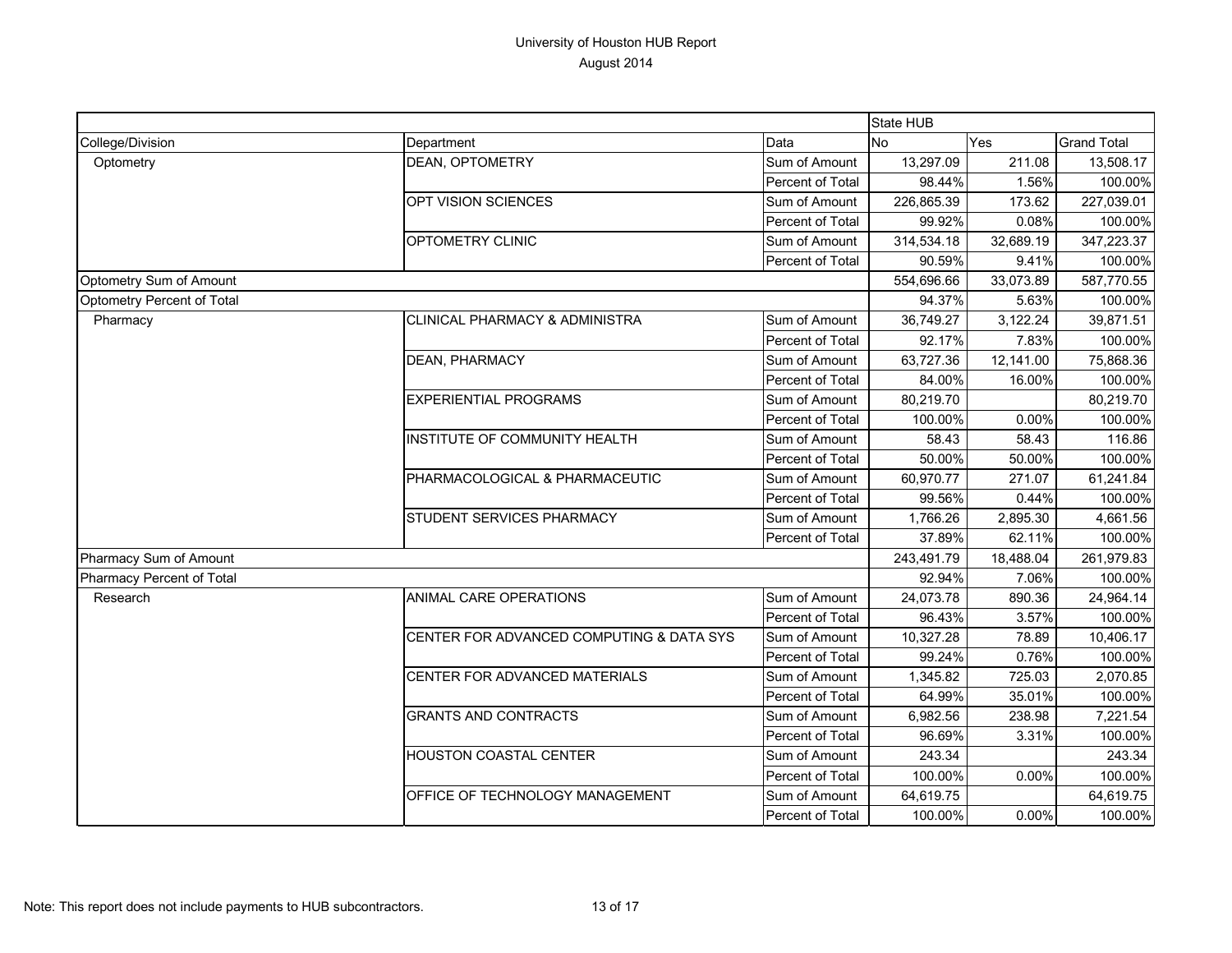|                           |                                     |                  | State HUB   |           |                    |
|---------------------------|-------------------------------------|------------------|-------------|-----------|--------------------|
| College/Division          | Department                          | Data             | <b>No</b>   | Yes       | <b>Grand Total</b> |
| Research                  | <b>RESEARCH</b>                     | Sum of Amount    | 1,404.57    | 3,816.91  | 5,221.48           |
|                           |                                     | Percent of Total | 26.90%      | 73.10%    | 100.00%            |
|                           | RESEARCH FINANCIAL SERVICES         | Sum of Amount    | 1,610.43    |           | 1,610.43           |
|                           |                                     | Percent of Total | 100.00%     | 0.00%     | 100.00%            |
|                           | <b>RESEARCH INFORMATION CENTER</b>  | Sum of Amount    | 12,563.68   |           | 12,563.68          |
|                           |                                     | Percent of Total | 100.00%     | 0.00%     | 100.00%            |
|                           | <b>SPACE VACUUM EPITAXY CENTER</b>  | Sum of Amount    | 1,943.41    |           | 1,943.41           |
|                           |                                     | Percent of Total | 100.00%     | 0.00%     | 100.00%            |
|                           | <b>TIMES</b>                        | Sum of Amount    | 38,851.16   | 10,351.77 | 49,202.93          |
|                           |                                     | Percent of Total | 78.96%      | 21.04%    | 100.00%            |
|                           | TX CTR SUPERCONDUCTIVITY AT UH      | Sum of Amount    | 62,150.56   | 1,028.39  | 63,178.95          |
|                           |                                     | Percent of Total | 98.37%      | 1.63%     | 100.00%            |
|                           | TX OBESITY RESEARCH CENTER          | Sum of Amount    | 1,689.52    | 322.28    | 2,011.80           |
|                           |                                     | Percent of Total | 83.98%      | 16.02%    | 100.00%            |
|                           | UH SEQUENCING CORE FACILITY         | Sum of Amount    | 6,358.68    |           | 6,358.68           |
|                           |                                     | Percent of Total | 100.00%     | 0.00%     | 100.00%            |
| Research Sum of Amount    |                                     |                  | 234, 164.54 | 17,452.61 | 251,617.15         |
| Research Percent of Total |                                     |                  | 93.06%      | 6.94%     | 100.00%            |
| <b>Student Affairs</b>    | <b>ADMISSIONS</b>                   | Sum of Amount    | 103,257.18  | 195.99    | 103,453.17         |
|                           |                                     | Percent of Total | 99.81%      | 0.19%     | 100.00%            |
|                           | <b>CAMPUS RECREATION</b>            | Sum of Amount    | 91,404.88   | 1,028.64  | 92,433.52          |
|                           |                                     | Percent of Total | 98.89%      | 1.11%     | 100.00%            |
|                           | CENTER FOR STUDENT INVOLVEMENT      | Sum of Amount    | 43,743.88   | 13,879.83 | 57,623.71          |
|                           |                                     | Percent of Total | 75.91%      | 24.09%    | 100.00%            |
|                           | CENTER FOR STUDENT MEDIA            | Sum of Amount    | 38,853.06   | 9,471.54  | 48,324.60          |
|                           |                                     | Percent of Total | 80.40%      | 19.60%    | 100.00%            |
|                           | CENTER FOR STUDENTS W/DISABILITIES  | Sum of Amount    | 12,750.12   | 7,995.00  | 20,745.12          |
|                           |                                     | Percent of Total | 61.46%      | 38.54%    | 100.00%            |
|                           | CHILDREN'S LEARNING CENTER          | Sum of Amount    | 10,497.70   | 1,325.81  | 11,823.51          |
|                           |                                     | Percent of Total | 88.79%      | 11.21%    | 100.00%            |
|                           | COUNSELING AND PSYCH SVCS           | Sum of Amount    | 4,747.99    | 1,824.01  | 6,572.00           |
|                           |                                     | Percent of Total | 72.25%      | 27.75%    | 100.00%            |
|                           | <b>CTR FOR LEADERSHIP &amp; FSL</b> | Sum of Amount    | 1,906.22    |           | 1,906.22           |
|                           |                                     | Percent of Total | 100.00%     | 0.00%     | 100.00%            |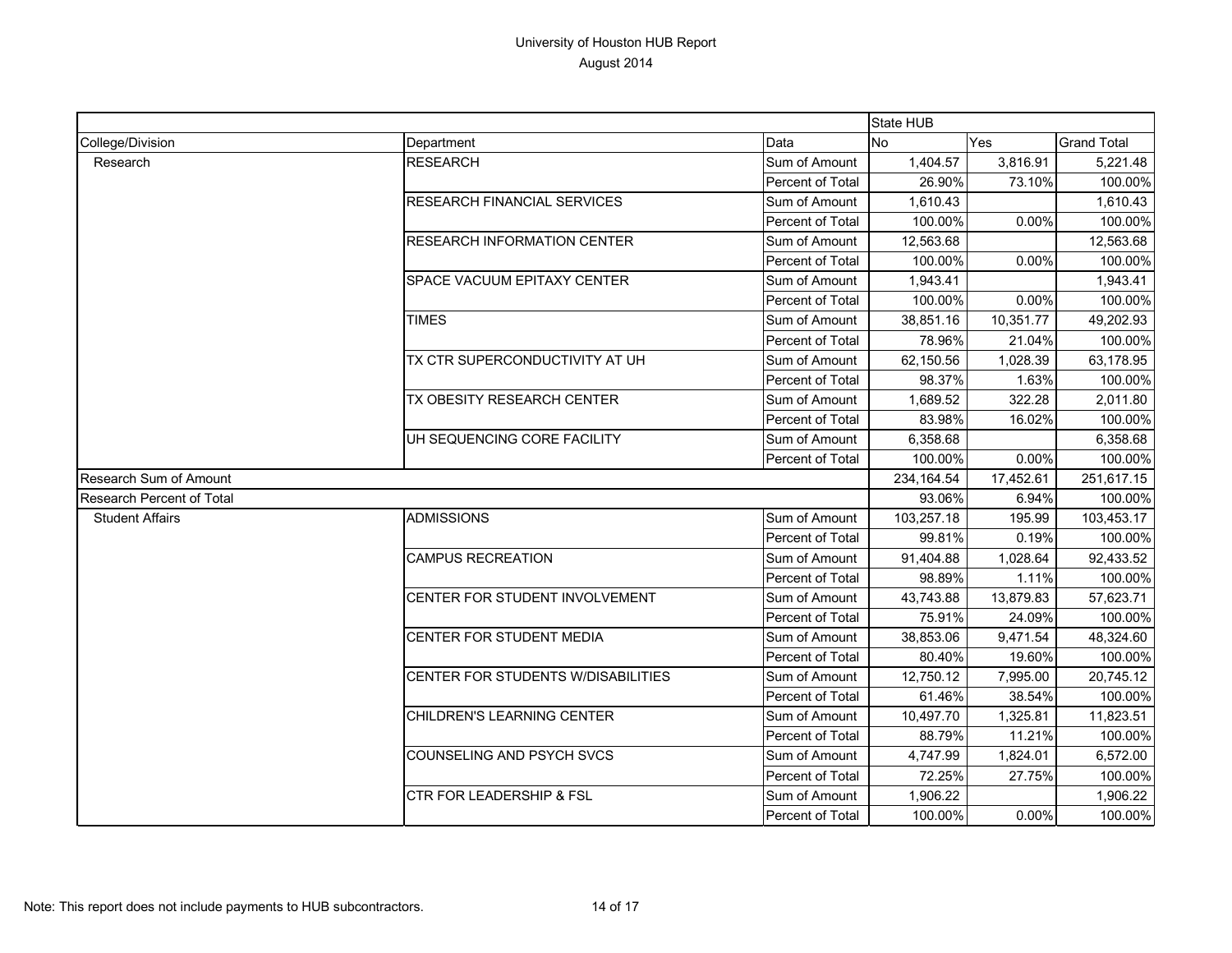|                        |                                          |                  | State HUB |           |                    |
|------------------------|------------------------------------------|------------------|-----------|-----------|--------------------|
| College/Division       | Department                               | Data             | <b>No</b> | Yes       | <b>Grand Total</b> |
| <b>Student Affairs</b> | <b>DEAN OF STUDENTS</b>                  | Sum of Amount    | 2,104.75  | 1,758.04  | 3,862.79           |
|                        |                                          | Percent of Total | 54.49%    | 45.51%    | 100.00%            |
|                        | <b>ENROLLMENT MANAGEMENT SERVICES</b>    | Sum of Amount    | 22,633.48 | 8,600.66  | 31,234.14          |
|                        |                                          | Percent of Total | 72.46%    | 27.54%    | 100.00%            |
|                        | <b>ENROLLMENT MGMT PROD SUPPORT</b>      | Sum of Amount    | 29,852.15 | 2,524.47  | 32,376.62          |
|                        |                                          | Percent of Total | 92.20%    | 7.80%     | 100.00%            |
|                        | <b>LGBT RESOURCE CENTER</b>              | Sum of Amount    | 823.14    |           | 823.14             |
|                        |                                          | Percent of Total | 100.00%   | 0.00%     | 100.00%            |
|                        | REGISTRATION AND ACADEMIC RECO           | Sum of Amount    | 11,795.99 | 21,912.53 | 33,708.52          |
|                        |                                          | Percent of Total | 34.99%    | 65.01%    | 100.00%            |
|                        | <b>RELIGION CENTER</b>                   | Sum of Amount    | 883.22    | 264.75    | 1,147.97           |
|                        |                                          | Percent of Total | 76.94%    | 23.06%    | 100.00%            |
|                        | SCHOLARSHIPS AND FINANCIAL AID           | Sum of Amount    | 10,406.86 | 19,873.37 | 30,280.23          |
|                        |                                          | Percent of Total | 34.37%    | 65.63%    | 100.00%            |
|                        | <b>STU COMMUNICATION &amp; MARKETING</b> | Sum of Amount    | 1,610.91  | 2,390.00  | 4,000.91           |
|                        |                                          | Percent of Total | 40.26%    | 59.74%    | 100.00%            |
|                        | <b>STUDENT AFFAIRS</b>                   | Sum of Amount    | 68,736.53 | 205.40    | 68,941.93<br>0.30% |
|                        |                                          | Percent of Total | 99.70%    |           | 100.00%            |
|                        | STUDENT AFFAIRS IT SERVICES              | Sum of Amount    | 30,372.10 | 57,964.33 | 88,336.43          |
|                        |                                          | Percent of Total | 34.38%    | 65.62%    | 100.00%            |
|                        | STUDENT HEALTH CENTER                    | Sum of Amount    | 11,269.99 | 378.99    | 11,648.98          |
|                        |                                          | Percent of Total | 96.75%    | 3.25%     | 100.00%            |
|                        | STUDENT HOUSING - RESIDENTIAL            | Sum of Amount    | 64,430.06 | 3,158.65  | 67,588.71          |
|                        |                                          | Percent of Total | 95.33%    | 4.67%     | 100.00%            |
|                        | UNIVERSITY CAREER SERVICES               | Sum of Amount    | 13,453.35 | 4,668.65  | 18,122.00          |
|                        |                                          | Percent of Total | 74.24%    | 25.76%    | 100.00%            |
|                        | UNIVERSITY CENTER                        | Sum of Amount    | 62,132.35 | 9,477.31  | 71,609.66          |
|                        |                                          | Percent of Total | 86.77%    | 13.23%    | 100.00%            |
|                        | URBAN EXPERIENCE VPSA                    | Sum of Amount    |           | 662.30    | 662.30             |
|                        |                                          | Percent of Total | 0.00%     | 100.00%   | 100.00%            |
|                        | <b>VETERAN SERVICES</b>                  | Sum of Amount    | 1,100.72  |           | 1,100.72           |
|                        |                                          | Percent of Total | 100.00%   | 0.00%     | 100.00%            |
|                        | <b>WELLNESS CENTER</b>                   | Sum of Amount    | 1,322.40  |           | 1,322.40           |
|                        |                                          | Percent of Total | 100.00%   | 0.00%     | 100.00%            |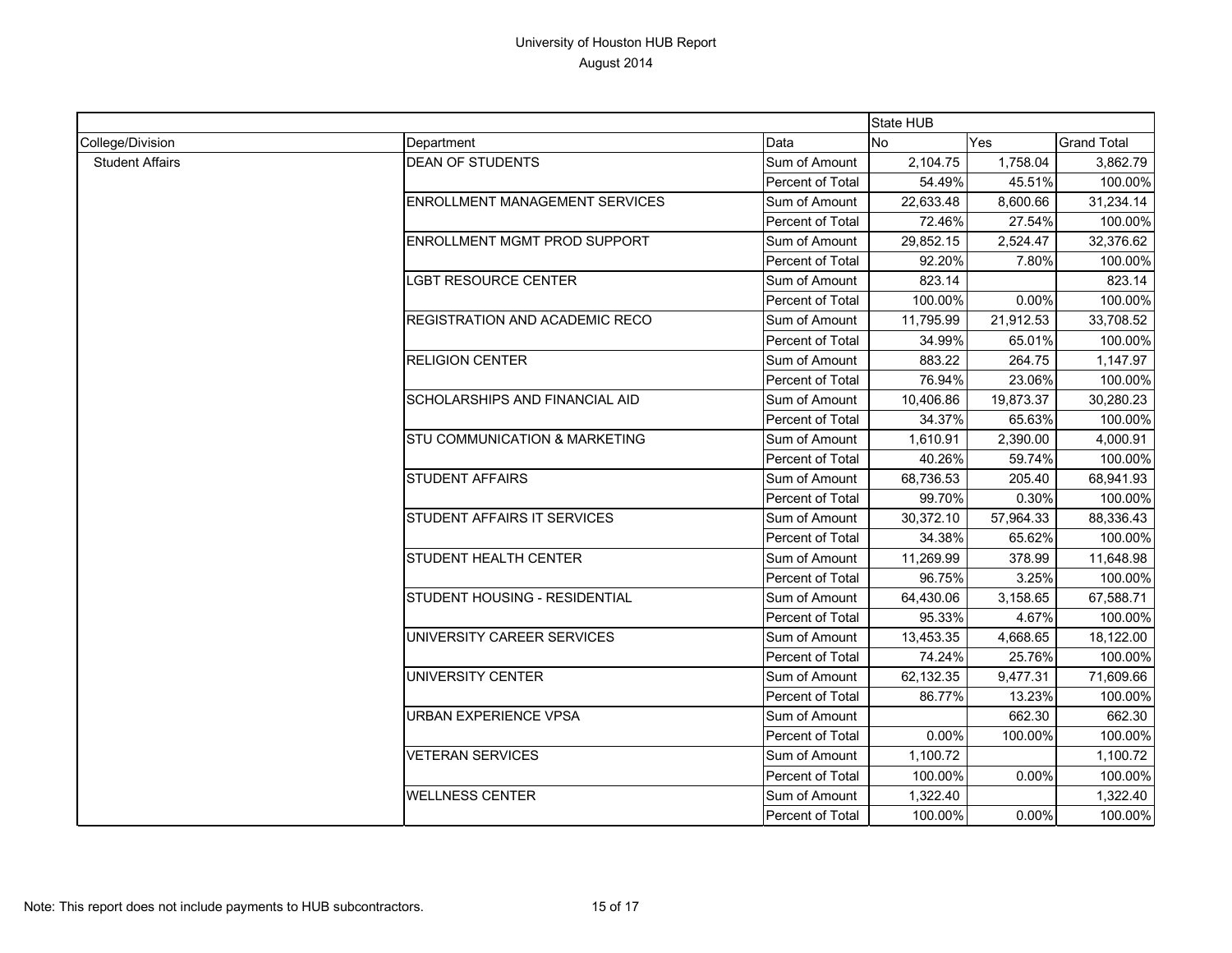|                                    |                                         |                         | <b>State HUB</b> |            |                    |
|------------------------------------|-----------------------------------------|-------------------------|------------------|------------|--------------------|
| College/Division                   | Department                              | Data                    | <b>No</b>        | Yes        | <b>Grand Total</b> |
| <b>Student Affairs</b>             | <b>WOMEN'S RESOURCE CENTER</b>          | Sum of Amount           | 336.63           |            | 336.63             |
|                                    |                                         | Percent of Total        | 100.00%          | 0.00%      | 100.00%            |
| Student Affairs Sum of Amount      |                                         | 640,425.66              | 169,560.27       | 809,985.93 |                    |
| Student Affairs Percent of Total   |                                         |                         | 79.07%           | 20.93%     | 100.00%            |
| Technology                         | CENTER FOR FUTURE OF HEALTH             | Sum of Amount           | 200.00           |            | 200.00             |
|                                    |                                         | Percent of Total        | 100.00%          | 0.00%      | 100.00%            |
|                                    | CENTER FOR TECHNOLOGY LITERACY          | Sum of Amount           | 95,779.52        | 1,079.24   | 96,858.76          |
|                                    |                                         | Percent of Total        | 98.89%           | 1.11%      | 100.00%            |
|                                    | <b>CONSTRUCTION MANAGEMENT</b>          | Sum of Amount           | 15,217.39        | 30,488.52  | 45,705.91          |
|                                    |                                         | Percent of Total        | 33.29%           | 66.71%     | 100.00%            |
|                                    | CTR FOR INFO SCRTY, RES & EDU           | Sum of Amount           | 392.64           |            | 392.64             |
|                                    |                                         | Percent of Total        | 100.00%          | 0.00%      | 100.00%            |
|                                    | DEAN, TECHNOLOGY                        | Sum of Amount           | 12,401.25        | 5,272.03   | 17,673.28          |
|                                    |                                         | Percent of Total        | 70.17%           | 29.83%     | 100.00%            |
|                                    | <b>ENGINEERING TECHNOLOGY</b>           | Sum of Amount           | 37,958.56        | 79,131.55  | 117,090.11         |
|                                    |                                         | Percent of Total        | 32.42%           | 67.58%     | 100.00%            |
|                                    | HUMAN DEVELOP AND CONSUMER SCI          | Sum of Amount           | 5,898.54         | 399.62     | 6,298.16           |
|                                    |                                         | Percent of Total        | 93.65%           | 6.35%      | 100.00%            |
|                                    | <b>INFORMATION &amp; LOGISTICS TECH</b> | Sum of Amount           | 17,767.58        | 1.280.36   | 19,047.94          |
|                                    |                                         | Percent of Total        | 93.28%           | 6.72%      | 100.00%            |
|                                    | TX MANUFACTURING ASSISTANCE CTR (TMAC)  | Sum of Amount           | 229.98           | 723.59     | 953.57             |
|                                    |                                         | <b>Percent of Total</b> | 24.12%           | 75.88%     | 100.00%            |
| Technology Sum of Amount           |                                         |                         | 185,845.46       | 118,374.91 | 304,220.37         |
| <b>Technology Percent of Total</b> |                                         |                         | 61.09%           | 38.91%     | 100.00%            |
| <b>University Advancement</b>      | <b>ADVANCEMENT EVENTS</b>               | Sum of Amount           | 20,646.16        | 264.20     | 20,910.36          |
|                                    |                                         | Percent of Total        | 98.74%           | 1.26%      | 100.00%            |
|                                    | <b>ANNUAL GIVING</b>                    | Sum of Amount           | 40,265.01        |            | 40,265.01          |
|                                    |                                         | Percent of Total        | 100.00%          | 0.00%      | 100.00%            |
|                                    | <b>DEVELOPMENT</b>                      | Sum of Amount           | 5,929.40         | 2,672.81   | 8,602.21           |
|                                    |                                         | Percent of Total        | 68.93%           | 31.07%     | 100.00%            |
|                                    | DONOR & ALUMNI RECORDS                  | Sum of Amount           | 53.45            |            | 53.45              |
|                                    |                                         | Percent of Total        | 100.00%          | 0.00%      | 100.00%            |
|                                    | INTERNAL COMMUNICATIONS                 | Sum of Amount           | 1,950.00         |            | 1,950.00           |
|                                    |                                         | Percent of Total        | 100.00%          | 0.00%      | 100.00%            |